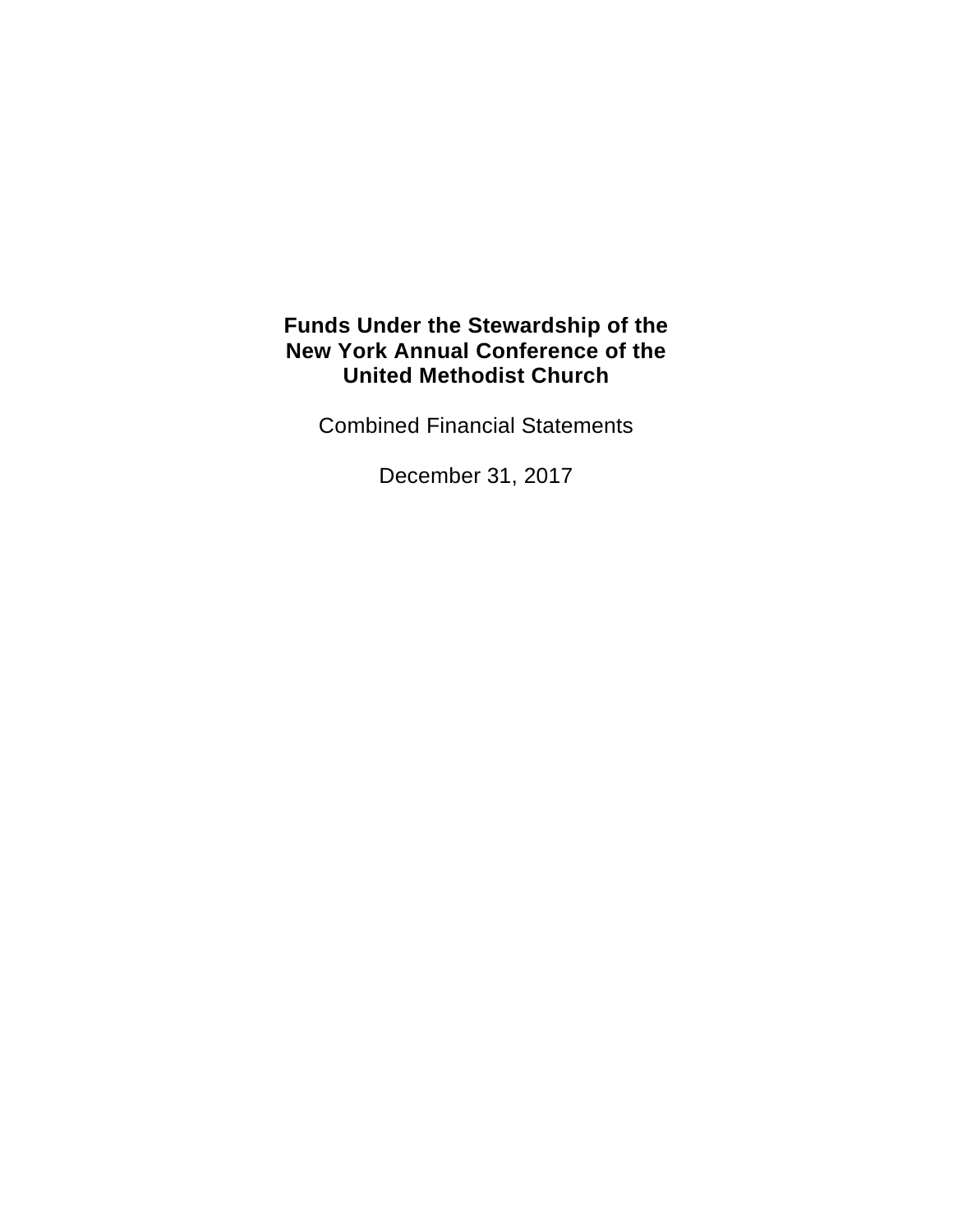

#### **Independent Auditors' Report**

**Board of Trustees Funds Under the Stewardship of the New York Annual Conference of the United Methodist Church White Plains, New York** 

We have audited the accompanying combined financial statements of the Funds Under the Stewardship of the New York Annual Conference of the United Methodist Church (the "NYAC"), which comprise the combined statement of financial position as of December 31, 2017, and the related combined statements of activities and cash flows for the year then ended, and the related notes to the combined financial statements.

#### *Management's Responsibility for the Combined Financial Statements*

Management is responsible for the preparation and fair presentation of these combined financial statements in accordance with accounting principles generally accepted in the United States of America; this includes the design, implementation, and maintenance of internal control relevant to the preparation and fair presentation of combined financial statements that are free from material misstatement, whether due to fraud or error.

#### *Auditors' Responsibility*

Our responsibility is to express an opinion on these combined financial statements based on our audit. We conducted our audit in accordance with auditing standards generally accepted in the United States of America. Those standards require that we plan and perform the audit to obtain reasonable assurance about whether the combined financial statements are free from material misstatement.

An audit involves performing procedures to obtain audit evidence about the amounts and disclosures in the combined financial statements. The procedures selected depend on the auditors' judgment, including the assessment of the risks of material misstatement of the combined financial statements, whether due to fraud or error. In making those risk assessments, the auditor considers internal control relevant to the entity's preparation and fair presentation of the combined financial statements in order to design audit procedures that are appropriate in the circumstances, but not for the purpose of expressing an opinion on the effectiveness of the entity's internal control. Accordingly, we express no such opinion. An audit also includes evaluating the appropriateness of accounting policies used and the reasonableness of significant accounting estimates made by management, as well as evaluating the overall presentation of the combined financial statements.

We believe that the audit evidence we have obtained is sufficient and appropriate to provide a basis for our qualified audit opinion.

PKF O'CONNOR DAVIES, LLP 500 Mamaroneck Avenue, Harrison, NY 10528 I Tel: 914.381.8900 I Fax: 914.381.8910 I www.pkfod.com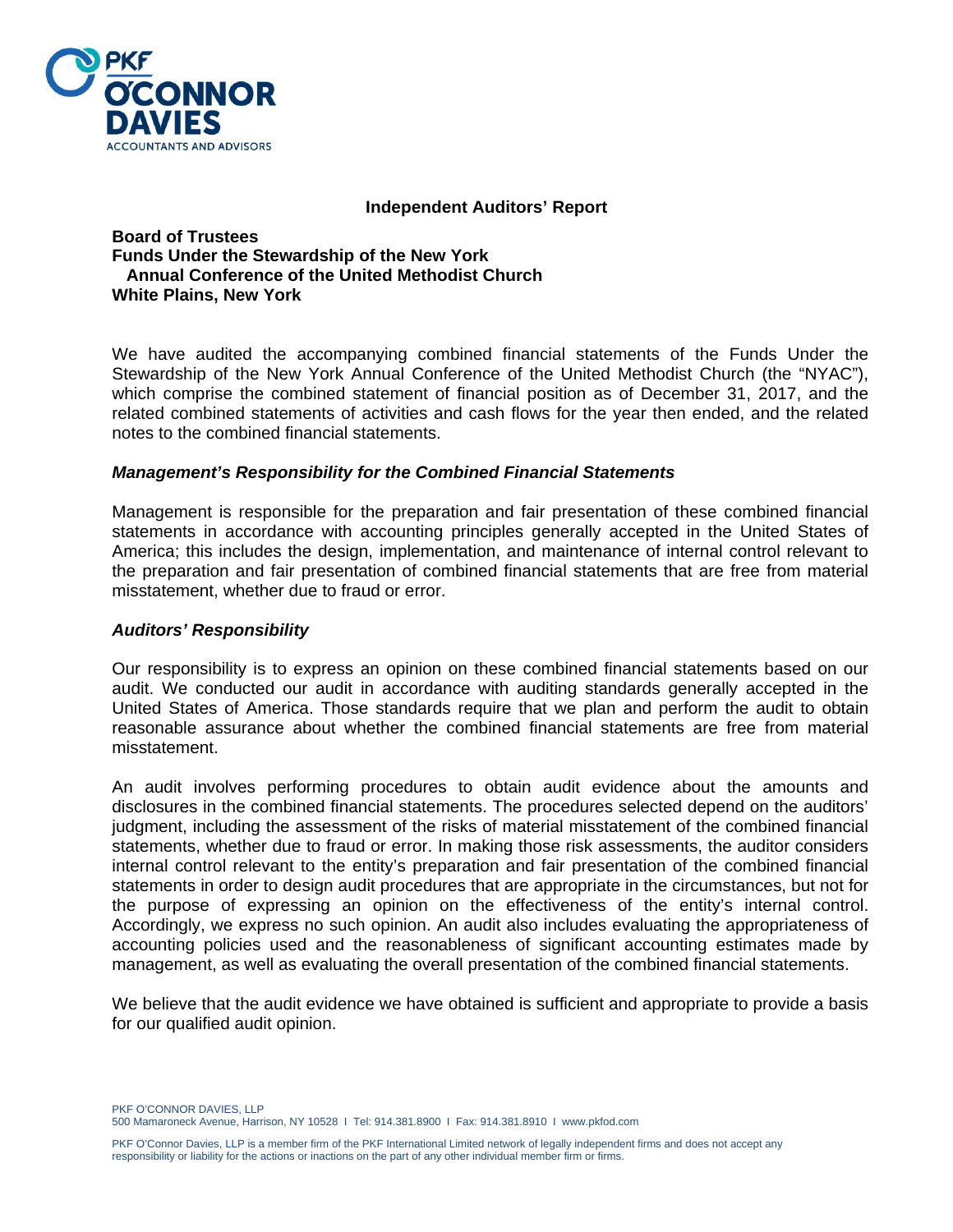Page 2

#### *Basis for Qualified Opinion*

As more fully described in note 3 to the combined financial statements, the NYAC did not obtain a valuation of its postretirement health benefits for the year ending December 31, 2017. The last valuation obtained was as of December 31, 2016. That valuation reflected an accumulated postretirement obligation of \$21,881,002. By not obtaining a valuation for 2017, a liability cannot be determined, thus resulting in the inability to record such amount in the combined financial statements for the year ending December 31, 2017. The effect on the 2017 combined statement of activities has not been determined. In our opinion, a liability for postretirement health benefits and related disclosures are required by accounting principles generally accepted in the United States of America.

In addition, and as discussed in Note 14 to the combined financial statements, the investment account held by the NYAC to fund the annual postretirement obligation has a value of \$21,859,415 as of December 31, 2017 and is also not recorded in the combined financial statements. In our opinion, this investment account should be recorded to conform with accounting principles generally accepted in the United States of America. If this investment account was accounted for properly, assets and net assets would be increased by \$21,859,415. The effect on the combined statements of activities and cash flows has not been determined.

#### *Qualified Opinion*

In our opinion, except for the effects of not recording the accumulated postretirement benefit obligation in the combined financial statements at the present value of the anticipated actuarial cost of the health benefits for retirees and related benefit expense, as well as not recording the investment at the fair market value as discussed in the Basis for Qualified Opinion paragraph, the combined financial statements referred to in the first paragraph present fairly, in all material respects, the combined financial position of the New York Annual Conference as of December 31, 2017, and the results of its operations and its cash flows for the year then ended in accordance with accounting principles generally accepted in the United States of America.

#### *Report on Summarized Comparative Information*

We have previously audited the NYAC's December 31, 2016 combined financial statements, and for the reason discussed in the basis for qualified opinion on the 2017 financial statements we also expressed a qualified audit opinion on those 2016 audited combined financial statements in our report dated July 17, 2017. In our opinion, the summarized comparative information presented herein as of and for the year ended December 31, 2016 is consistent, in all material respects, with the audited combined financial statements from which it has been derived.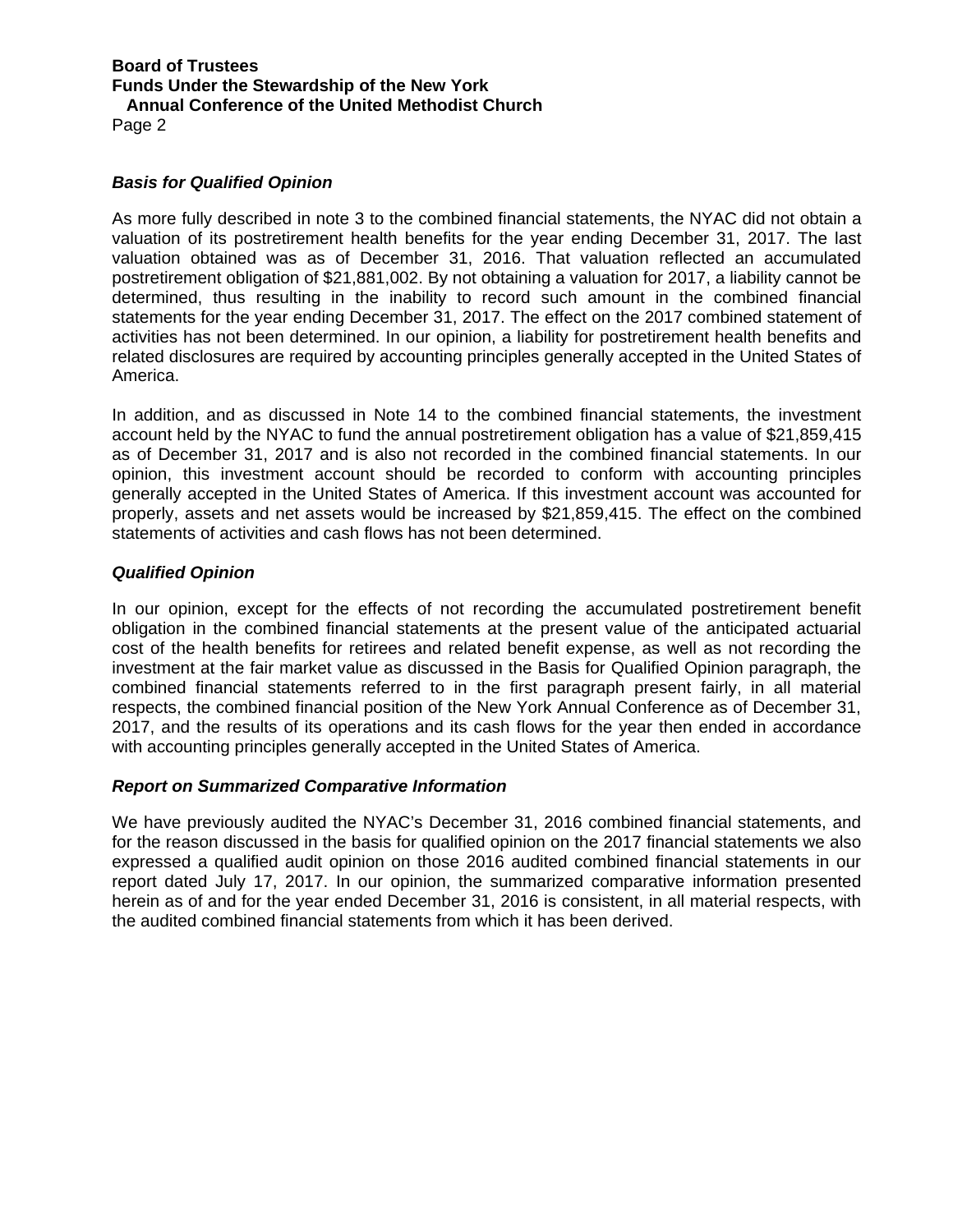#### **Board of Trustees Funds Under the Stewardship of the New York Annual Conference of the United Methodist Church**  Page 3

#### **Report on Supplemental Information**

Our audit was conducted for the purpose of forming an opinion on the combined financial statements as a whole. The supplemental information on pages 20 through 21 is presented for purposes of additional analysis and is not a required part of the combined financial statements. Such information is the responsibility of management and was derived from and relates directly to the underlying accounting and other records used to prepare the combined financial statements. The information has been subjected to the auditing procedures applied in the audit of the combined financial statements and certain additional procedures, including comparing and reconciling such information directly to the underlying accounting and other records used to prepare the combined financial statements or to the combined financial statements themselves, and other additional procedures in accordance with auditing standards generally accepted in the United States of America. In our opinion, except for the effects of the matter described in their Basis for Qualified Opinion, the information is fairly stated in all material respects in relation to the combined financial statements as a whole.

PKF O'Connor Davies, LLP

Harrison, New York June 26, 2018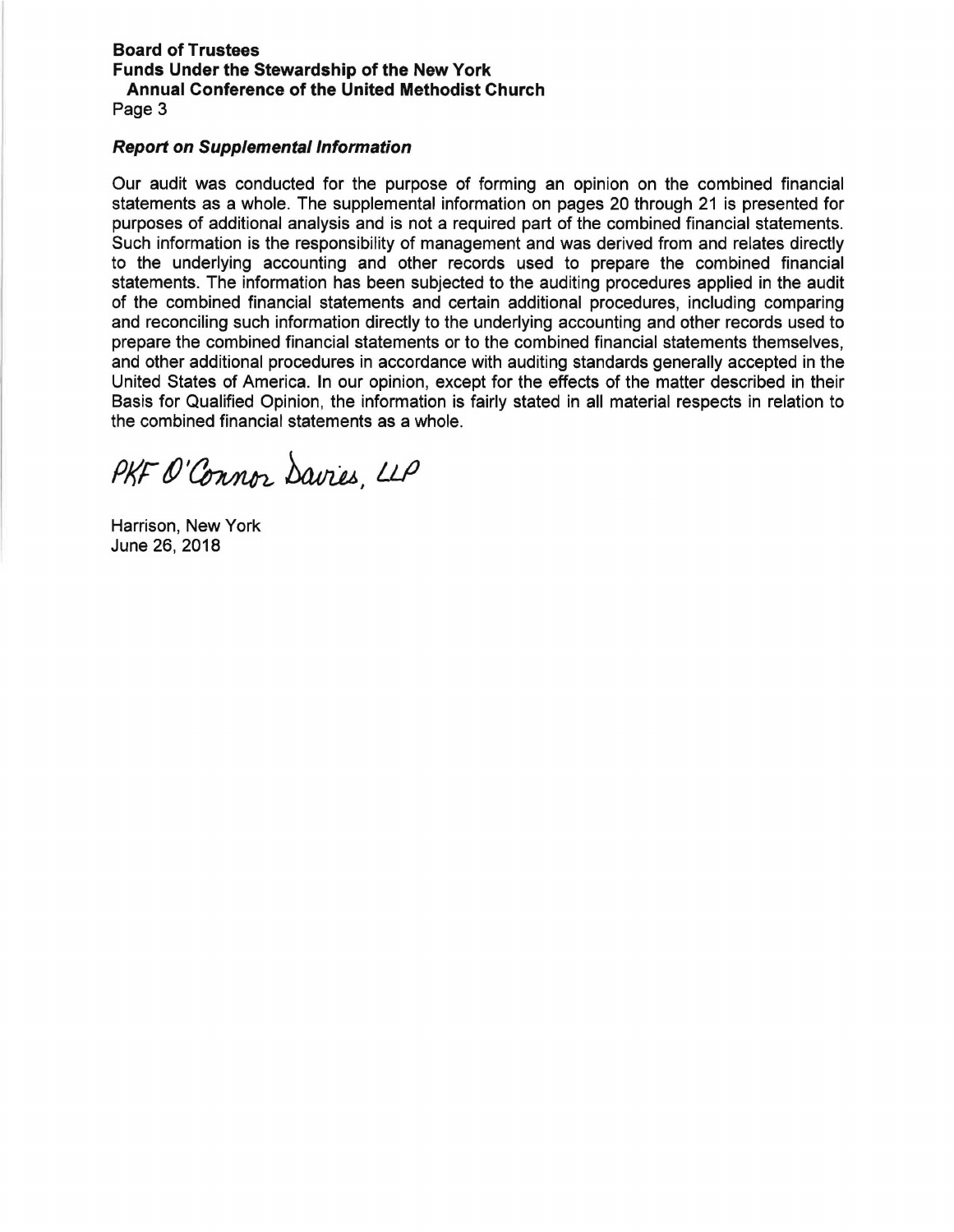# Combined Statement of Financial Position December 31, 2017 (with comparative amounts at December 31, 2016)

|                                                        | 2017             | 2016             |
|--------------------------------------------------------|------------------|------------------|
| <b>ASSETS</b>                                          |                  |                  |
| Cash and cash equivalents                              | \$<br>3,322,389  | 3,565,744<br>\$  |
| Church apportionments receivable                       | 134,960          | 190,178          |
| Accounts receivable, net                               | 117,591          | 520,249          |
| Parish development loans receivable, net               | 1,246,724        | 1,537,430        |
| Prepaid expenses and other assets                      | 289,861          | 524,226          |
| Investments                                            | 18,396,814       | 14,272,795       |
| <b>Custodial funds held</b>                            |                  | 4,094            |
| Property and equipment, net                            | 9,539,937        | 9,887,438        |
|                                                        | 33,048,276<br>\$ | 30,502,154<br>\$ |
| <b>LIABILITIES AND NET ASSETS</b>                      |                  |                  |
| Liabilities                                            |                  |                  |
| Church apportionments designated for future periods    | \$<br>140,288    | \$<br>57,513     |
| Accounts payable and accrued expenses                  | 1,536,188        | 1,456,340        |
| Capital lease obligations                              | 16,326           | 27,304           |
| Deferred revenue                                       | 42,999           | 27,913           |
| Loan payable - Conference Board of Pensions and Health |                  |                  |
| <b>Benefits</b>                                        | 319,917          | 329,917          |
| Loan payable - United Methodist Development Fund       | 256,620          | 328,962          |
| Loan payable - U.S. Small Business Administration      | 648,465          | 678,139          |
| Custodial funds held                                   |                  | 4,094            |
| <b>Total Liabilities</b>                               | 2,960,803        | 2,910,182        |
| <b>Net Assets</b>                                      |                  |                  |
| Unrestricted                                           | 19,581,907       | 18,230,954       |
| Temporarily restricted                                 | 9,769,867        | 8,625,319        |
| Permanently restricted                                 | 735,699          | 735,699          |
| <b>Total Net Assets</b>                                | 30,087,473       | 27,591,972       |
|                                                        | \$<br>33,048,276 | \$<br>30,502,154 |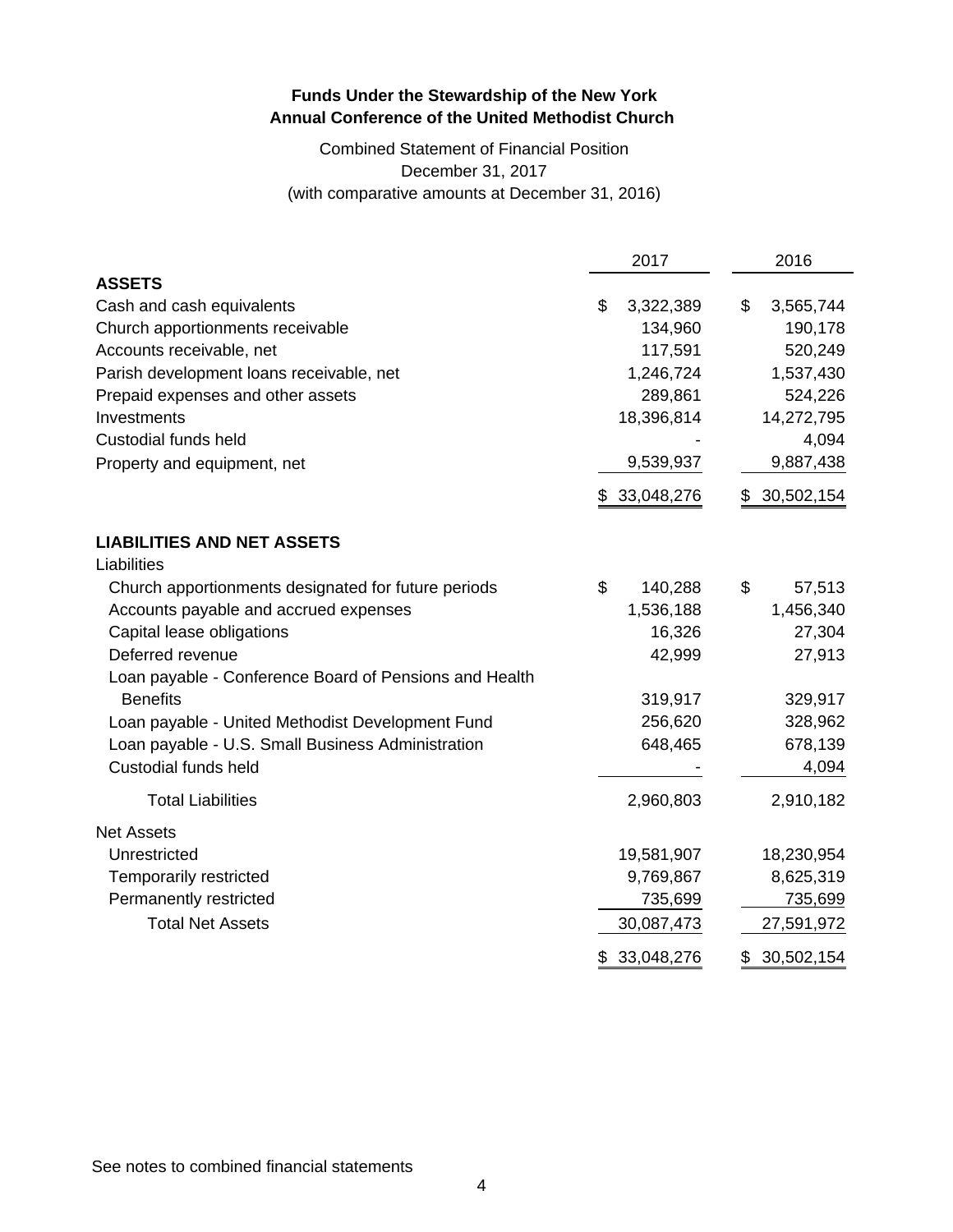#### Combined Statement of Activities Year Ended December 31, 2017 (with summarized totals for the year ended December 31, 2016)

|                                       |                  | Temporarily     | Permanently   | 2017            | 2016            |
|---------------------------------------|------------------|-----------------|---------------|-----------------|-----------------|
|                                       | Unrestricted     | Restricted      | Restricted    | Total           | Total           |
| <b>SUPPORT AND REVENUE</b>            |                  |                 |               |                 |                 |
| Church apportionments                 | \$<br>2,290,322  | 5,301,639<br>\$ | \$            | 7,591,961<br>\$ | 7,324,427<br>\$ |
| Designated benevolences               |                  | 388,680         |               | 388,680         | 1,516,970       |
| Fees and reimbursements               | 235,440          |                 |               | 235,440         | 290,328         |
| Grants and contributions              | 136,942          |                 |               | 136,942         | 783,637         |
| Retreat                               | 1,421,594        |                 |               | 1,421,594       | 1,521,355       |
| Store sales                           | 2,829            |                 |               | 2,829           | 3,804           |
| Investment return                     | 806,897          | 1,501,417       |               | 2,308,314       | 1,175,168       |
| Interest                              | 100,102          |                 |               | 100,102         | 312,288         |
| Other                                 | 49,868           |                 |               | 49,868          | 381             |
| Gain on sale of properties            | 2,261,289        |                 |               | 2,261,289       | 998,770         |
| Net assets released from restrictions | 6,047,188        | (6,047,188)     |               |                 |                 |
| <b>Total Support and Revenue</b>      | 13,352,471       | 1,144,548       |               | 14,497,019      | 13,927,128      |
| <b>EXPENSES</b>                       |                  |                 |               |                 |                 |
| Program                               | 6,353,847        |                 |               | 6,353,847       | 6,538,976       |
| Campsite                              |                  |                 |               |                 |                 |
| Quinipet                              | 1,720,336        |                 |               | 1,720,336       | 1,631,888       |
| Kingswood                             | 83,102           |                 |               | 83,102          | 81,101          |
| Capital campaign                      | 4,858            |                 |               | 4,858           | 2,570           |
| Management and general                | 3,839,375        |                 |               | 3,839,375       | 3,255,757       |
| <b>Total Expenses</b>                 | 12,001,518       |                 |               | 12,001,518      | 11,510,292      |
| Change in Net Assets                  | 1,350,953        | 1,144,548       |               | 2,495,501       | 2,416,836       |
| <b>NET ASSETS</b>                     |                  |                 |               |                 |                 |
| Beginning of year                     | 18,230,954       | 8,625,319       | 735,699       | 27,591,972      | 25,175,136      |
| End of year                           | 19,581,907<br>\$ | 9,769,867<br>\$ | 735,699<br>\$ | \$30,087,473    | \$27,591,972    |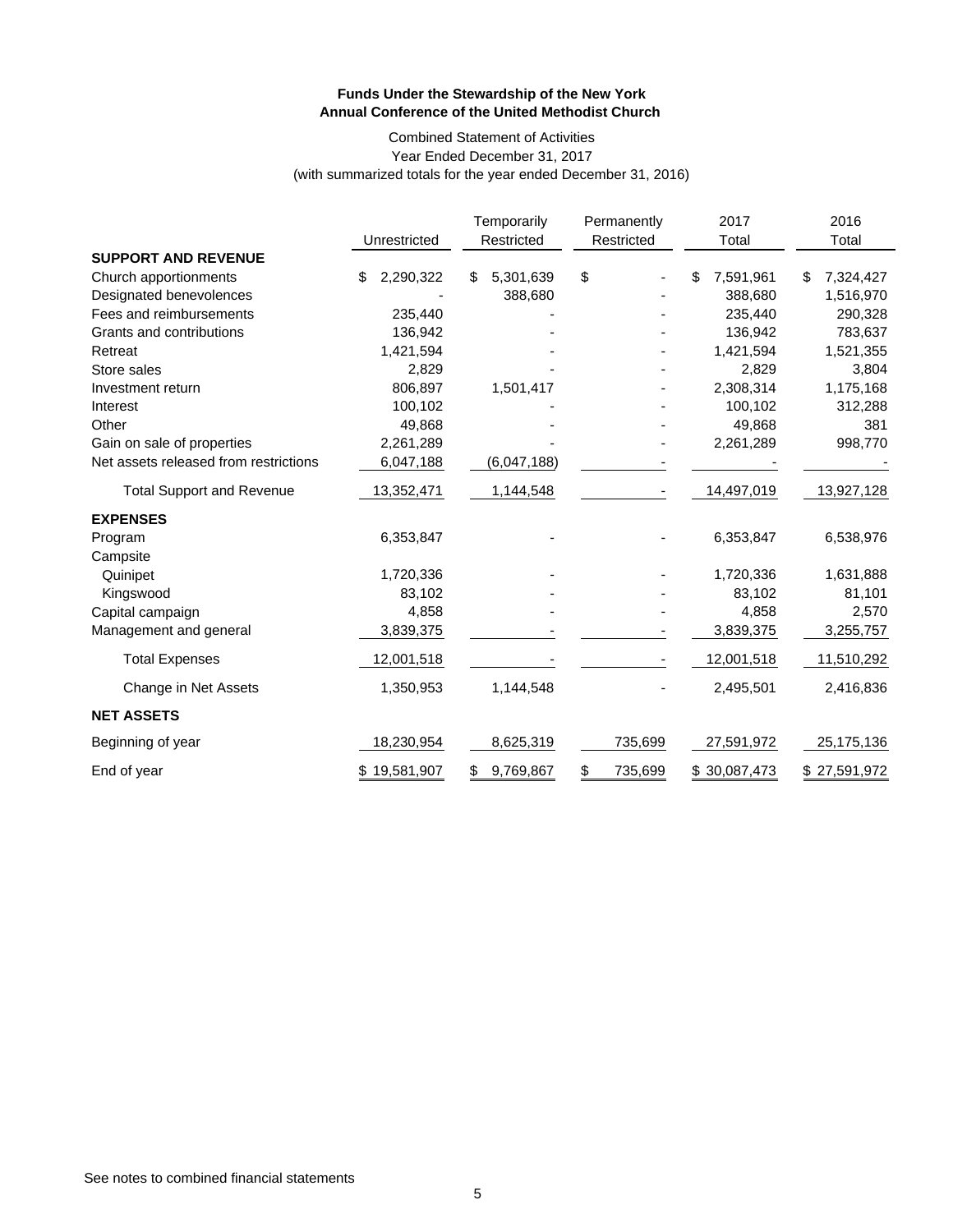Combined Statement of Cash Flows

Year Ended December 31, 2017

(with comparative amounts for the year ended December 31, 2016)

|                                                          | 2017            | 2016            |
|----------------------------------------------------------|-----------------|-----------------|
| <b>CASH FLOWS FROM OPERATING ACTIVITIES</b>              |                 |                 |
| Change in net assets                                     | 2,495,501<br>\$ | 2,416,836<br>S  |
| Adjustment to reconcile change in net assets to net cash |                 |                 |
| from operating activities                                |                 |                 |
| Realized and unrealized gains on investments             | (2,301,812)     | (1, 190, 528)   |
| Gain on sale of properties                               | (2,261,289)     | (998, 770)      |
| Depreciation                                             | 578,845         | 429,046         |
| Provision for bad debts                                  | 706,203         | 10,639          |
| Net change in operating assets and liabilities           |                 |                 |
| Church apportionments receivable                         | 55,218          | (85, 250)       |
| Accounts receivable                                      | 7,361           | (242, 742)      |
| Parish development loans receivable                      | (20, 200)       | (283, 125)      |
| Prepaid expenses and other assets                        | 234,365         | 117,301         |
| Church apportionments designated for future periods      | 82,775          | 14,668          |
| Accounts payable and accrued expenses                    | 79,848          | 34,863          |
| Deferred revenue                                         | 15,086          | (11, 460)       |
| Net Cash from Operating Activities                       | (328,099)       | 211,478         |
| <b>CASH FLOWS FROM INVESTING ACTIVITIES</b>              |                 |                 |
| Proceeds from sale of investments                        | 1,645,676       | 4,219,035       |
| Purchase of investments                                  | (3,467,883)     | (607, 280)      |
| Proceeds from sale of property                           | 2,261,289       | 998,770         |
| Property and equipment acquisitions                      | (231, 344)      | (4,221,621)     |
| Net Cash from Investing Activities                       | 207,738         | 388,904         |
| <b>CASH FLOWS FROM FINANCING ACTIVITIES</b>              |                 |                 |
| Repayment of capital lease obligations                   | (10, 978)       | (10, 458)       |
| Repayment of loans payable                               | (112, 016)      | (92, 689)       |
| Net Cash from Financing Activities                       | (122, 994)      | (103, 147)      |
| Net Change in Cash and Cash Equivalents                  | (243, 355)      | 497,235         |
| <b>CASH AND CASH EQUIVALENTS</b>                         |                 |                 |
| Beginning of year                                        | 3,565,744       | 3,068,509       |
| End of year                                              | 3,322,389<br>\$ | 3,565,744<br>\$ |
| SUPPLEMENTAL CASH FLOW INFORMATION                       |                 |                 |
| Interest paid                                            | \$<br>35,854    | \$<br>42.126    |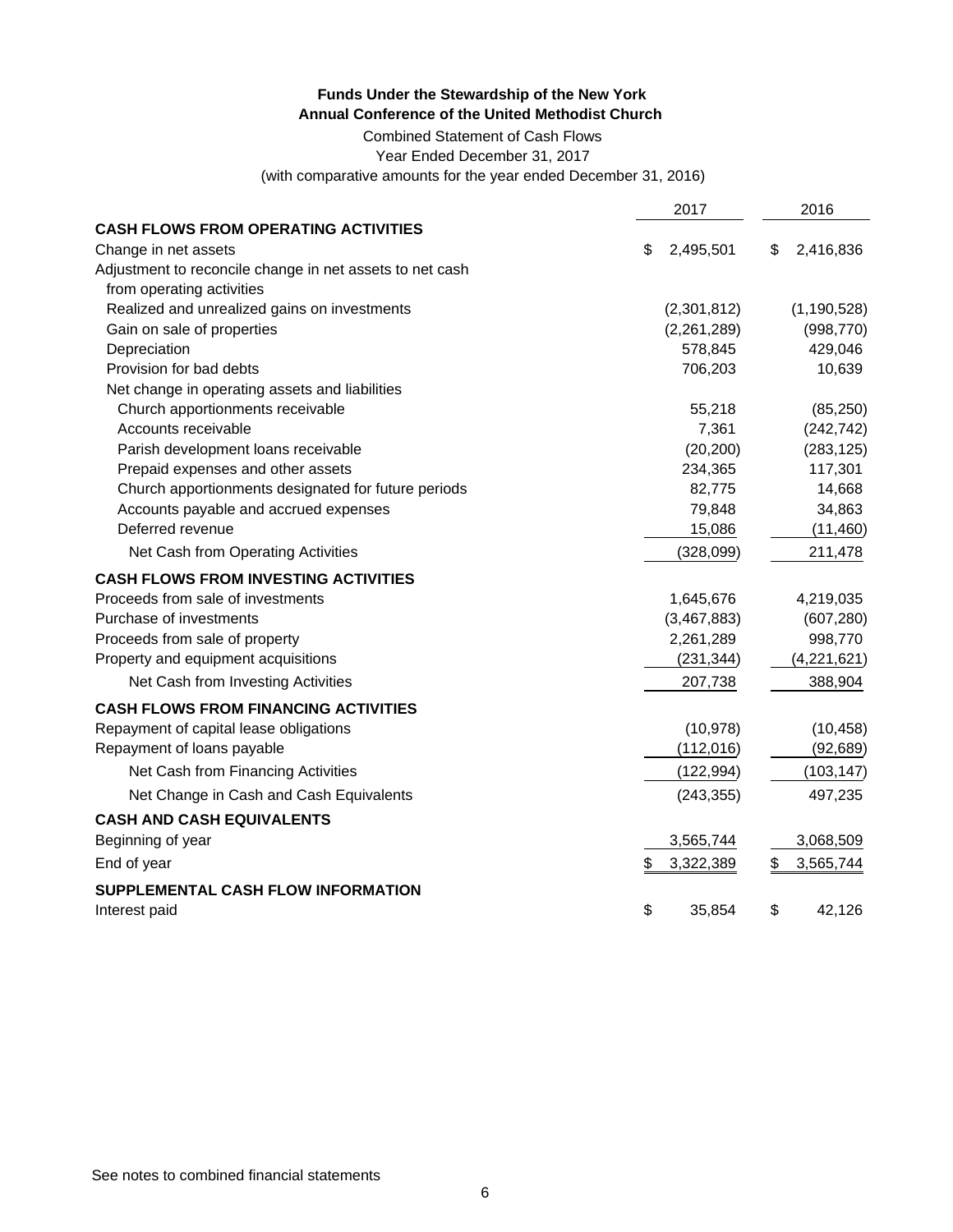#### Notes to Combined Financial Statements December 31, 2017

# **1. Organization**

The New York Annual Conference of the United Methodist Church ("NYAC") is one of fiftysix annual conferences of the United Methodist Church ("UMC") in the United States of America. Annual conferences provide regional administrative governance of and support for individual United Methodist churches that are members of the conference.

The NYAC includes all churches in the Metropolitan New York area, Long Island, the Hudson Valley, the lower Catskill Mountains and the western half of the State of Connecticut. The NYAC's Council on Finance and Administration ("CCFA") consists of representative clergy and laity that are responsible for administering the financial affairs of the NYAC and includes only those funds under the stewardship of that body.

The CCFA derives substantially all of its support and revenue from the NYAC's local churches. Expenses consist primarily of clergy support, the NYAC apportionments to the General Council on Finance and Administration of the UMC ("GCFA") located in Nashville, Tennessee, support for religious and charitable programs, support for missions and church ministries, and management and financial administration of the NYAC.

CCFA administers the apportionment (revenue sharing) function among the local churches. CCFA also supports local churches by the collection and timely remittance of amounts invoiced for pension and health benefits. CCFA administers workers compensation insurance and provides services for other NYAC and UMC entities.

The Camping and Retreat Ministry of the NYAC is a program of the UMC established for the purpose of providing experiences which shape and expand the Christian commitment of persons of all ages, empowering them to live the truth of the Gospel in their daily lives. The Camping and Retreat Ministry operates two camps in New York State known as Quinipet and Kingswood.

The Board of Trustees of the NYAC (the "Board of Trustees") receives, collects and holds in trust, for the benefit of the NYAC and its agencies, donations, bequests and devises of any kind or character, real or personal, that may be given, devised, bequeathed, or conveyed to the Board of Trustees or to the NYAC and its agencies for any benevolent, charitable, or religious purpose. The Board of Trustees administers the income therefrom, in accordance with the directions of the donor, trustor, or testator, and in the interest of the UMC, society, institution, or agency contemplated by such donor, trustor, or testator, under the direction of NYAC. In addition, the Board of Trustees is responsible for administering the legal, insurance and property matters of the NYAC.

# *Principles of Combination*

The combined financial statements of the Funds Under the Stewardship of the NYAC of the UMC includes the accounts of CCFA, the Board of Trustees and the Camping and Retreat Ministry all of which are under common management. Intercompany transactions including administrative services such as finance, human resources and payroll and related receivables and payables have been eliminated.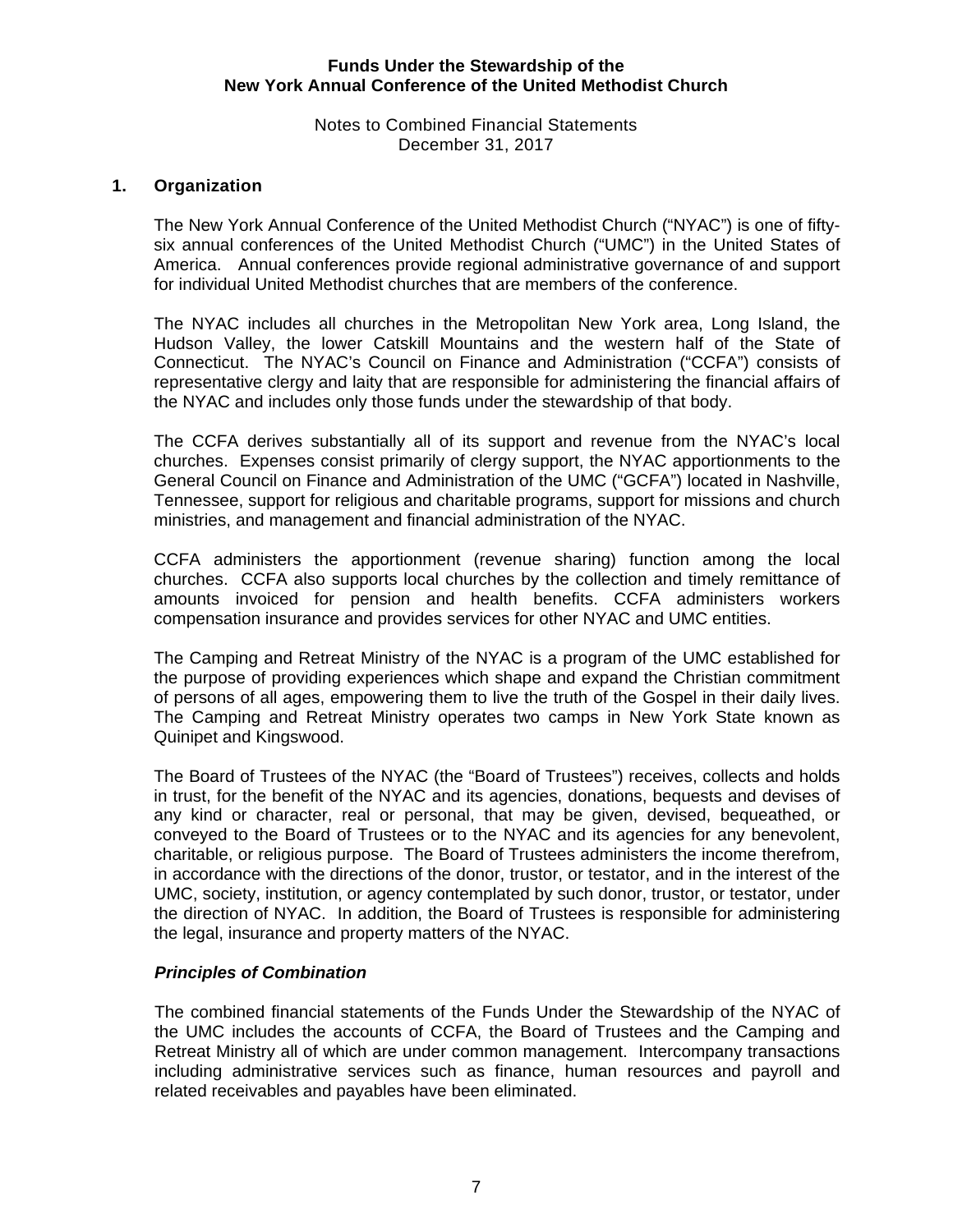Notes to Combined Financial Statements December 31, 2017

### **2. Summary of Significant Accounting Policies**

#### *Use of Estimates*

The accompanying combined financial statements have been prepared in accordance with accounting principles generally accepted in the United States of America ("U.S. GAAP"), which requires management to make estimates and assumptions that affect the reported amounts of assets and liabilities, the disclosure of contingent assets and liabilities at the date of the combined financial statements and the reported amounts of revenue and expenses during the combined reporting period. Accordingly, actual results could differ from those estimates.

#### *Net Asset Presentation*

Resources for various purposes are classified for accounting and reporting purposes into net asset categories established according to nature and purpose as follows:

Unrestricted - consist of resources available for the general support of the NYAC's operations. Unrestricted net assets may be used at the discretion of NYAC's management and Board of Directors.

Temporarily restricted - represent amounts restricted by donors for specific activities of the NYAC or to be used at some future date. The NYAC records contributions as temporarily restricted if they are received with donor stipulations that limit their use either through purpose or time restrictions. When a donor restriction expires, that is, when a time restriction ends or a purpose restriction is fulfilled, temporarily restricted net assets are reclassified to unrestricted net assets and reported in the statement of activities as net assets released from restrictions.

Permanently restricted - consist of net assets that are subject to donor imposed restrictions that require the NYAC to maintain them permanently, including funds that are subject to restrictions of gift instruments requiring that the principal be invested in perpetuity and the income be used for specific or general purposes. Income and gains earned on endowment fund investments are available to be used in the unrestricted or temporarily restricted net asset classes based upon stipulations by the donors.

#### *Cash and Cash Equivalents*

For purposes of the combined statements of financial position and cash flows, the NYAC considers all highly liquid debt instruments with a maturity at time of purchase, of three months or less, to be cash equivalents.

#### *Allowance for Doubtful Accounts Receivable and Apportionments Receivable*

An allowance for doubtful accounts receivable is estimated based on a combination of writeoff history, aging analysis and any specific known troubled accounts. The allowance for doubtful accounts receivable approximated \$270,371 at December 31, 2017.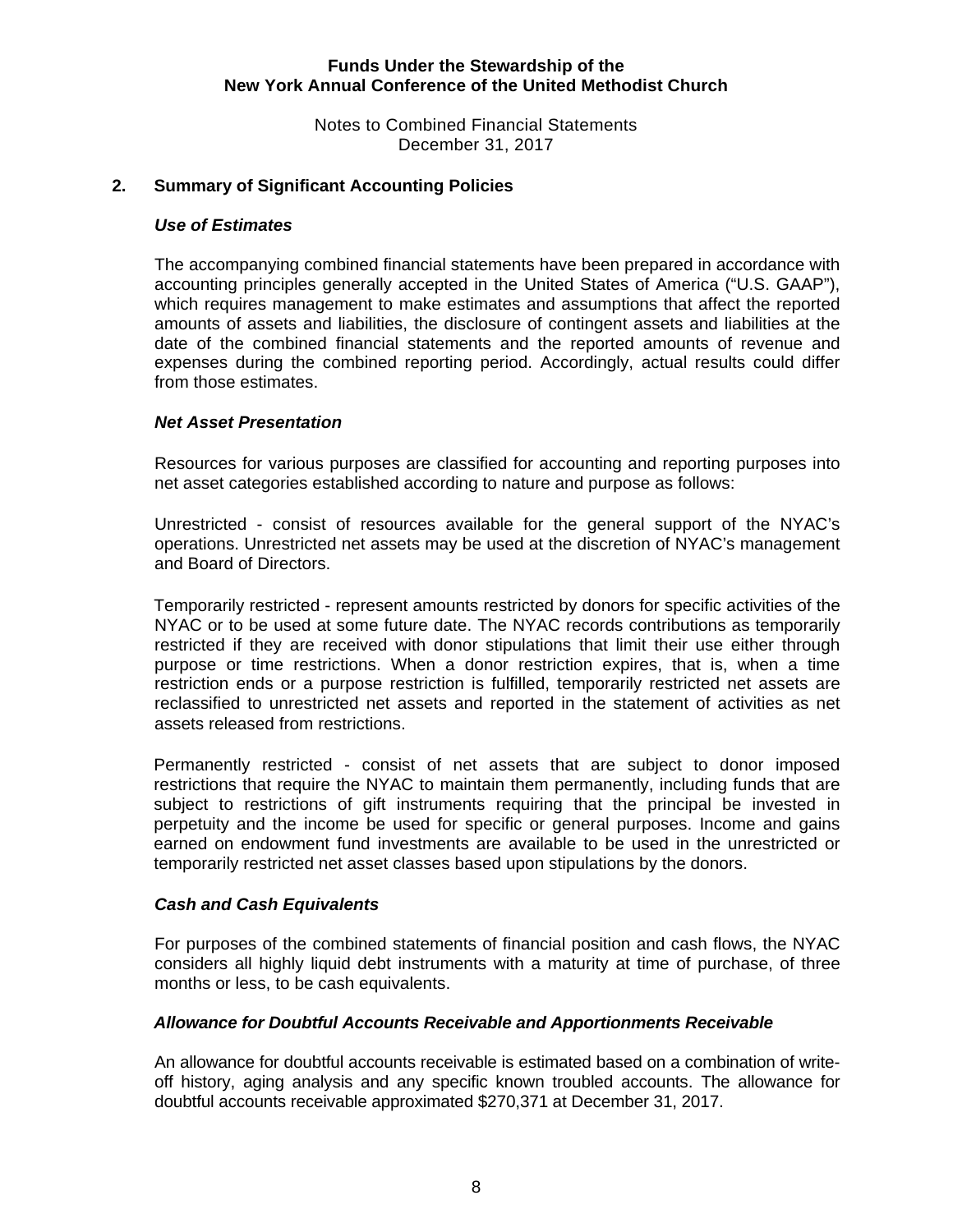Notes to Combined Financial Statements December 31, 2017

# **2. Summary of Significant Accounting Policies** *(continued)*

#### *Fair Value of Financial Instruments*

 The NYAC follows U.S. GAAP guidance on *Fair Value Measurements* which defines fair value and establishes a fair value hierarchy organized into three levels based upon the input assumptions used in pricing assets. Level 1 inputs have the highest reliability and are related to assets with unadjusted quoted prices in active markets. Level 2 inputs relate to assets with other than quoted prices in active markets which may include quoted prices for similar assets or liabilities or other inputs which can be corroborated by observable market data. Level 3 inputs are unobservable inputs and are used to the extent that observable inputs do not exist.

#### *Investments Valuation*

Investments are carried at fair value.

#### *Investment Income Recognition*

Purchases and sales of securities are recorded on a trade-date basis. Interest income is recorded on the accrual basis. Realized and unrealized gains and losses are included in the determination of change in net assets.

#### *Property and Equipment*

Property and equipment is stated at cost, less accumulated depreciation. Donated assets are capitalized at their fair value at the time of the donation. Maintenance, routine repairs and minor replacements are charged to operations as incurred, while those improvements which materially extend the lives of the assets are capitalized. Depreciation is recognized on assets or groups of like assets purchased together with a minimum value of \$5,000. Depreciation is calculated using the straight-line method with one half year being recognized in the year of purchase and in the last year. Such assets are depreciated over the estimated useful lives as follows:

| <b>Building</b>         | 50 years  |
|-------------------------|-----------|
| Building improvements   | 15 years  |
| Furniture and equipment | 3-7 years |
| Computer equipment      | 3 years   |

#### *Asset Retirement Obligations*

 The NYAC follows U.S. GAAP guidance on, *Accounting for Conditional Asset Retirement Obligations,* which requires recognition of a liability for legal obligations associated with the retirement of tangible long-lived assets when the timing and/or method of settlement of the obligation is conditional on a future event. This guidance requires that the fair value of a liability for a conditional asset retirement obligation be recognized in the period in which it occurred when a reasonable estimate of fair value can be made. The NYAC is not aware of the existence of any asset retirement obligations.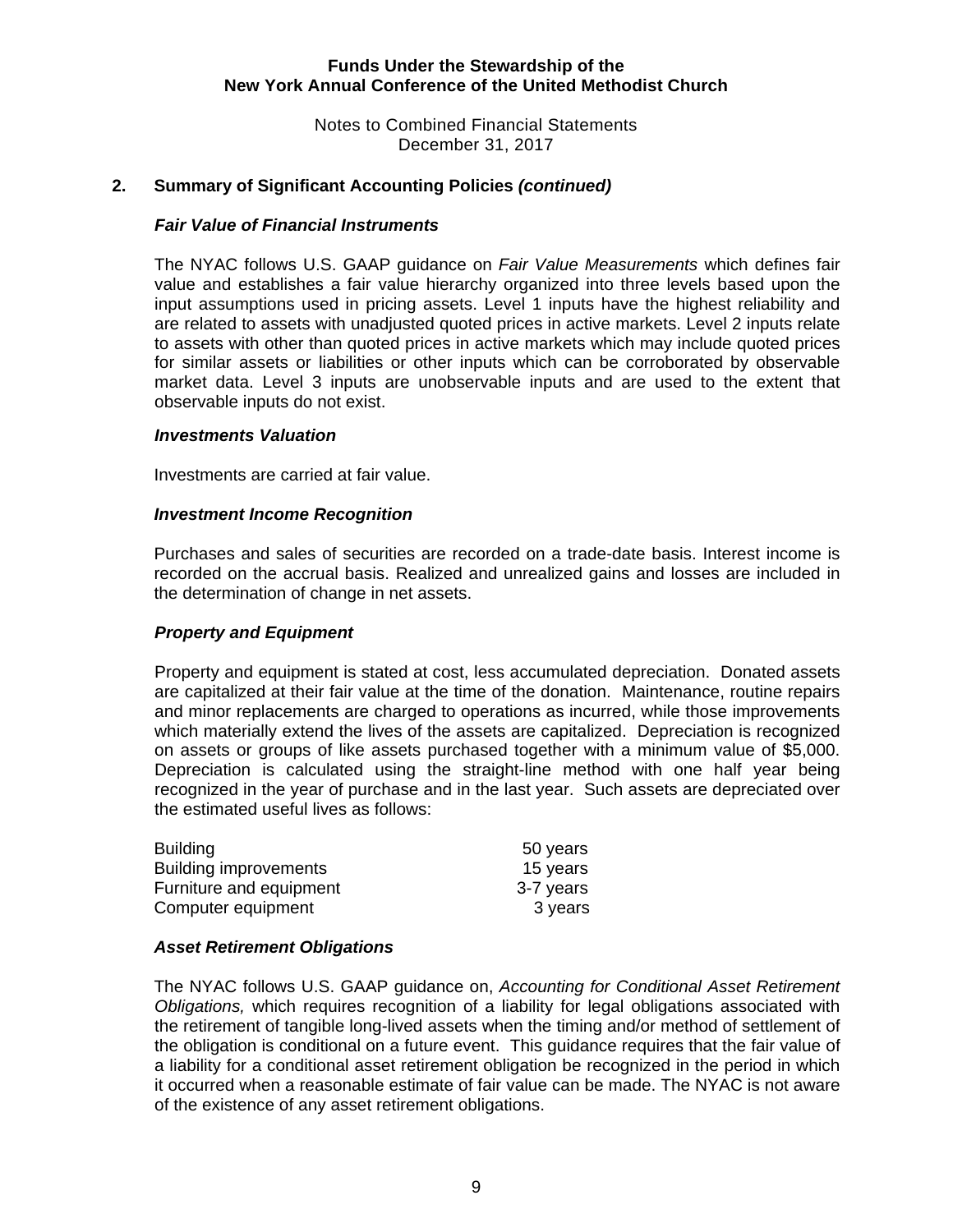Notes to Combined Financial Statements December 31, 2017

# **2. Summary of Significant Accounting Policies** *(continued)*

#### *Revenue Recognition*

The NYAC recognizes as revenue, all amounts received during the year from churches under apportionment and those amounts received through an annually determined date in January of the following year which are designated by the remitting churches for the prior year's apportionment. Amounts recognized as revenue, but received after December 31, are recorded as church apportionments receivable.

#### *Apportionments, Contributions and Benevolences*

Church apportionments, contributions and benevolences are recorded as temporarily restricted net assets and support and revenue if they are received with donor imposed stipulations that limit their use. Donor restrictions expire by either the passage of stipulated time or the accomplishment of the stated purpose. When a restriction expires, temporarily restricted net assets are reclassified to unrestricted net assets and reported in the combined statement of activities as net assets released from restrictions. Permanently restricted contributions are those funds whose use is limited by donor imposed restrictions that neither expire by the passage of time nor can be fulfilled or otherwise removed by actions of the NYAC.

#### *In-Kind Support*

A number of clergy and laity of the NYAC have contributed significant amounts of their time to the affairs of the NYAC, however, these services have not been reflected in the combined financial statements as they do not meet the U.S. GAAP criteria for recognition.

#### *Summarized Financial Information*

The combined statements of activities include prior year summarized comparative information in total which does not include sufficient detail to constitute a presentation in conformity with U.S. GAAP. Accordingly, such information should be read in conjunction with the combined financial statements for the year ended December 31, 2016 from which the summarized information was derived.

#### *Functional Expenses*

The costs of providing the NYAC's programs and other activities have been summarized on a functional basis in the combined statement of activities. Accordingly, certain costs have been allocated among the programs and supporting services benefited.

#### *Subsequent Events Evaluation by Management*

Management has evaluated subsequent events for disclosure and/or recognition in the combined financial statements through the date that the combined financial statements were available to be issued, which date is June 26, 2018.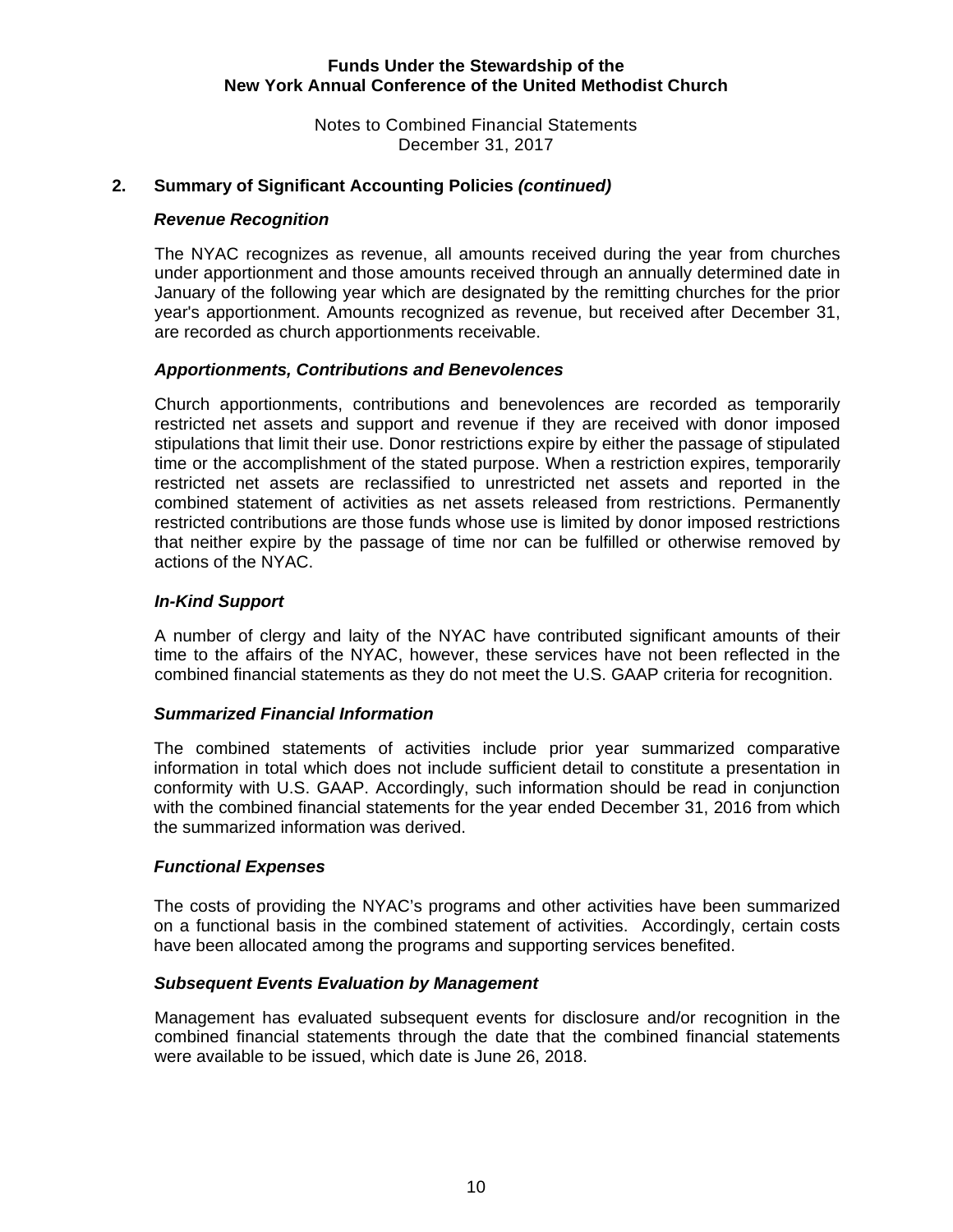Notes to Combined Financial Statements December 31, 2017

#### **3. Postretirement Health Benefits Plan**

The NYAC partners with Via Benefits to provide a choice of Medicare Supplement and Medicare Advantage health insurance plans for the NYAC's current and future eligible retirees who are already enrolled in Medicare. These plans are combined with an individual Health Reimbursement Account ("HRA") for each retiree and spouse, as applicable. NYAC funds the HRA within the plan chosen by the retiree with a fixed amount (determined each year by the NYAC similar to the past service pension rate) with which the retiree may choose to pay healthcare premiums and other health-related expenses. The fixed amount for 2017 was \$2,700 per participant. The NYAC's expense for its retirees for 2017 was \$1,163,247.

U.S. GAAP guidance requires that the funded status of the Postretirement Health Benefits Plan (the "Plan") be recognized in the accompanying combined statement of financial position and the disclosures about NYAC's participation in the Plan be made. Westpath Benefits and Investments ("Westpath") obtained an actuarial valuation of the Plan as of December 31, 2016. The valuation of the accumulated post-retirement benefit obligation as of December 31, 2016, was \$21,881,002. This represents the portion of the expected post-retirement benefit obligation attributed to retirees past service.

NYAC did not obtain a valuation of the Plan for the year ending December 31, 2017. By not obtaining a valuation for 2017, a liability for 2017, cannot be determined, thus resulting in the inability to record such amount in the combined financial statements for the year ending December 31, 2017. The effect on the 2017 statement of activities has not been determined.

#### **4. Parish Development Loans Receivable**

The NYAC's Parish Development Commission provides unsecured financing to its member churches and NYAC entities for improvements and major repairs from a revolving loan fund. The loans are made at interest rates determined by the Parish Development Committee which range from 4% to 6%.

Loan principal and interest repayments are deposited back into the revolving loan fund to fund future loans and grants. The NYAC annually reviews the collectability of loans outstanding and adjusts the allowance for doubtful accounts accordingly. As of December 31, 2017, the allowance for doubtful accounts approximated \$466,927.

#### **5. Endowment, Investments and Investment Return**

#### *Interpretation of Law*

 The NYAC follows the provisions of the New York Prudent Management of Institutional Funds Act ("NYPMIFA"). Consistent with its interpretation of NYPMIFA, the NYAC classified as permanently restricted net assets (a) the original value of gifts donated to the permanent endowment, (b) the original value of subsequent gifts to the permanent endowment, and (c) accumulations to the permanent endowment made in accordance with the direction of the applicable donor gift instrument at the time the accumulation is added to the fund. The remaining portion of the donor restricted endowment fund that is not classified in permanently restricted net assets is classified as temporarily restricted net assets until those amounts are appropriated for expenditure by the NYAC in a manner consistent with the standard of prudence prescribed by NYPMIFA.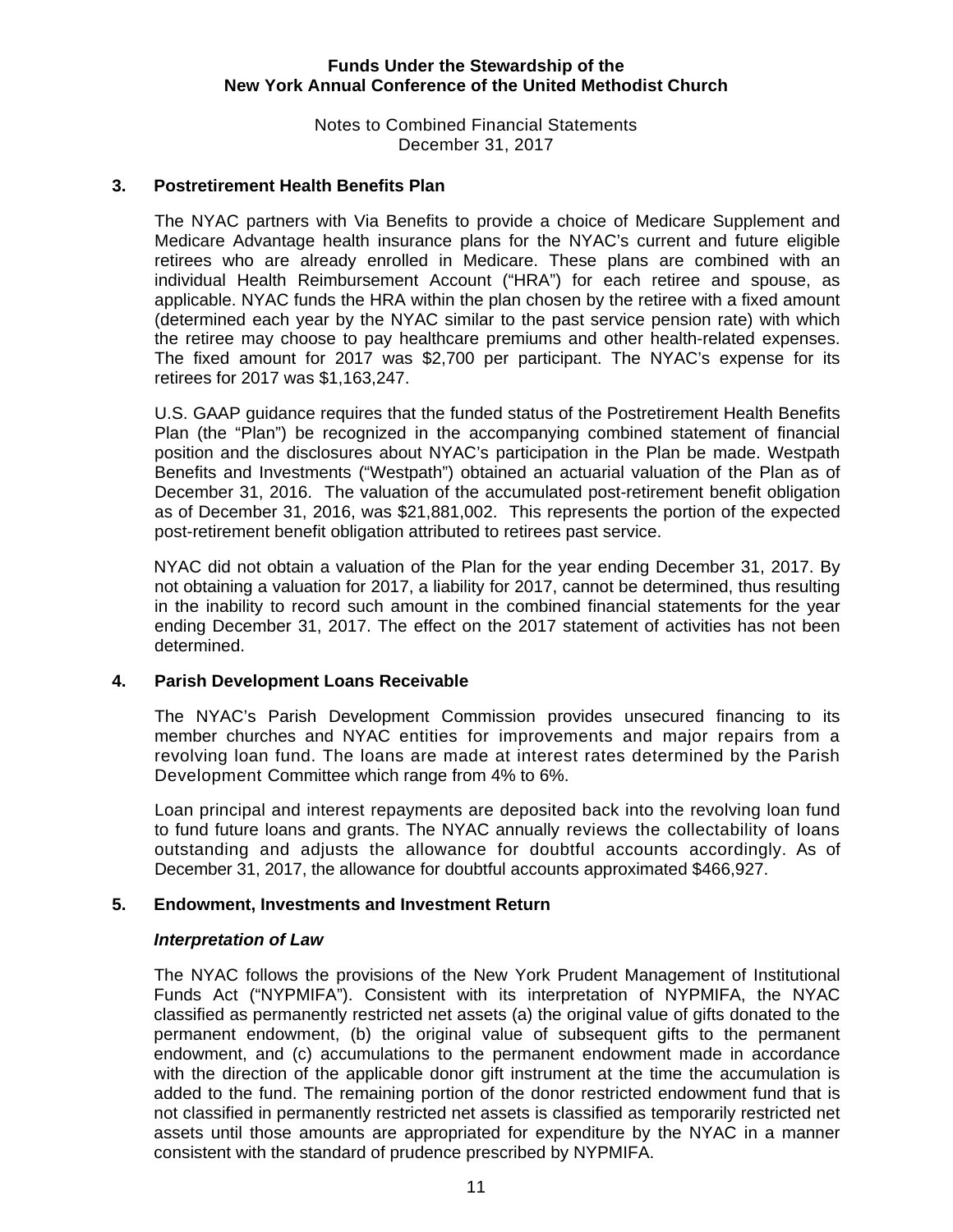Notes to Combined Financial Statements December 31, 2017

#### **5. Endowment, Investments and Investment Return** *(continued)*

#### *Return Objectives and Risk Parameters*

The NYAC maintains various donor-restricted endowment funds and Board designated endowment funds whose purpose is to provide long term support for its programs and facilities. The NYAC has adopted investment and spending policies for endowment assets that attempt to provide a predictable stream of funding to program supported by its endowment, while attempting to maintain purchasing power of the endowment assets.

The NYAC utilizes a total return investment approach with its asset allocation diversified over multiple asset classes and sub classes. The overall investment objective of the endowment funds and Board designated endowment funds (collectively, the "Endowment") is to provide the greatest level of support for operating expenses and capital maintenance of the NYAC consistent with the preservation of purchasing power of the Endowment. To balance the current and future needs for operating and maintenance support, the NYAC seeks to maintain or enhance the real (inflation-adjusted) purchasing power of the Endowment, net of payments pursuant to the spending policy described below. This objective leads to a fixed income and equity-oriented investment strategy. The NYAC's investment performance objective is to attain, over a majority of market cycles, an annualized real total return, net of fees, of at least 5% per annum.

#### *Spending Rate Methods*

The NYAC's policy is to expend amounts from the Endowment to support current operations equal to five percent of the three-year quarterly average market value of investments held. The NYAC may use Board designated endowment funds for operating purposes with the approval of its Trustees.

If permanently restricted Endowment funds have experienced losses below the permanently restricted amount of such funds due to market fluctuations, U.S. GAAP requires that such excess losses be absorbed by the unrestricted net assets of the NYAC and that future gains be allocated to unrestricted net assets until such losses have been restored. The NYAC's donor restricted Endowment funds have not experienced any losses during 2017.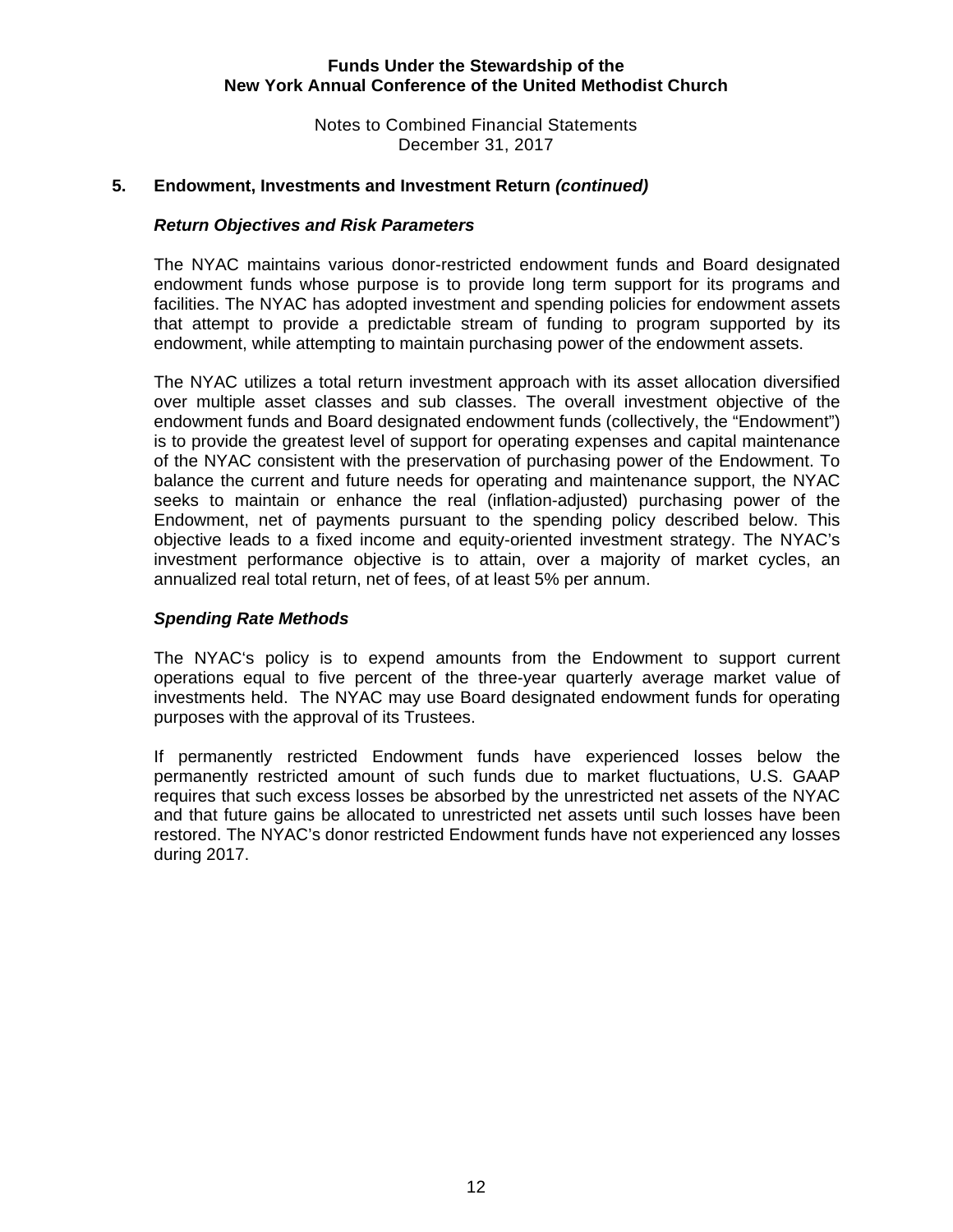Notes to Combined Financial Statements December 31, 2017

#### **5. Endowment, Investments and Investment Return** *(continued)*

The following is a reconciliation of the Endowment activity in investments:

|                             |    |              | Temporarily | Permanently   |                  |
|-----------------------------|----|--------------|-------------|---------------|------------------|
|                             |    | Unrestricted | Restricted  | Restricted    | Total            |
|                             |    |              |             |               |                  |
| Balance, January 1, 2017    | \$ | 6,897,842    | \$6,639,254 | \$<br>735,699 | \$14,272,795     |
| Transfers in                |    | 2,748,889    | 241,375     |               | 2,990,264        |
| Contributions               |    | 26,900       | 9,256       |               | 36,156           |
| Investment income, net      |    | (20, 503)    | 27,005      |               | 6,502            |
| Capital appreciation        |    | 831,705      | 1,470,107   |               | 2,301,812        |
| Appropriations for programs |    | (1,036,452)  | (174,263)   |               | (1, 210, 715)    |
| Balance, December 31, 2017  | S  | 9,448,381    | \$8,212,734 | \$<br>735,699 | \$18,396,814     |
| Comprised of the Following: |    |              |             |               |                  |
| Donor restricted funds      | \$ |              | \$8,212,734 | \$<br>735,699 | 8,948,433<br>\$. |
| Board designated funds      |    | 9,448,381    |             |               | 9,448,381        |
|                             |    |              |             |               | \$18,396,814     |

The following are major categories of investments measured and categorized by the fair value hierarchy at fair value at December 31, 2017:

|                      | Level 1      | Level 2      | Total        |        |
|----------------------|--------------|--------------|--------------|--------|
| Money market fund    | \$<br>89,364 | \$           | S            | 89,364 |
| Fixed Income fund    |              | 1,652,580    | 1,652,580    |        |
| Equity fund          |              | 233,103      | 233,103      |        |
| <b>Balanced fund</b> |              | 6,233,736    | 6,233,736    |        |
| Bond fund            |              | 272,848      | 272,848      |        |
| Mixed asset fund     |              | 9,915,183    | 9,915,183    |        |
| Total Investments at |              |              |              |        |
| <b>Fair Value</b>    | 89,364       | \$18,307,450 | \$18,396,814 |        |

Investment return consists of the following for the year ended December 31, 2017:

| Interest and dividends            | 41.209<br>$\mathcal{S}$ |
|-----------------------------------|-------------------------|
| Net realized and unrealized gains | 2,301,812               |
| Investment fees                   | (34, 707)               |
| <b>Total Investment Return</b>    | \$2,308,314             |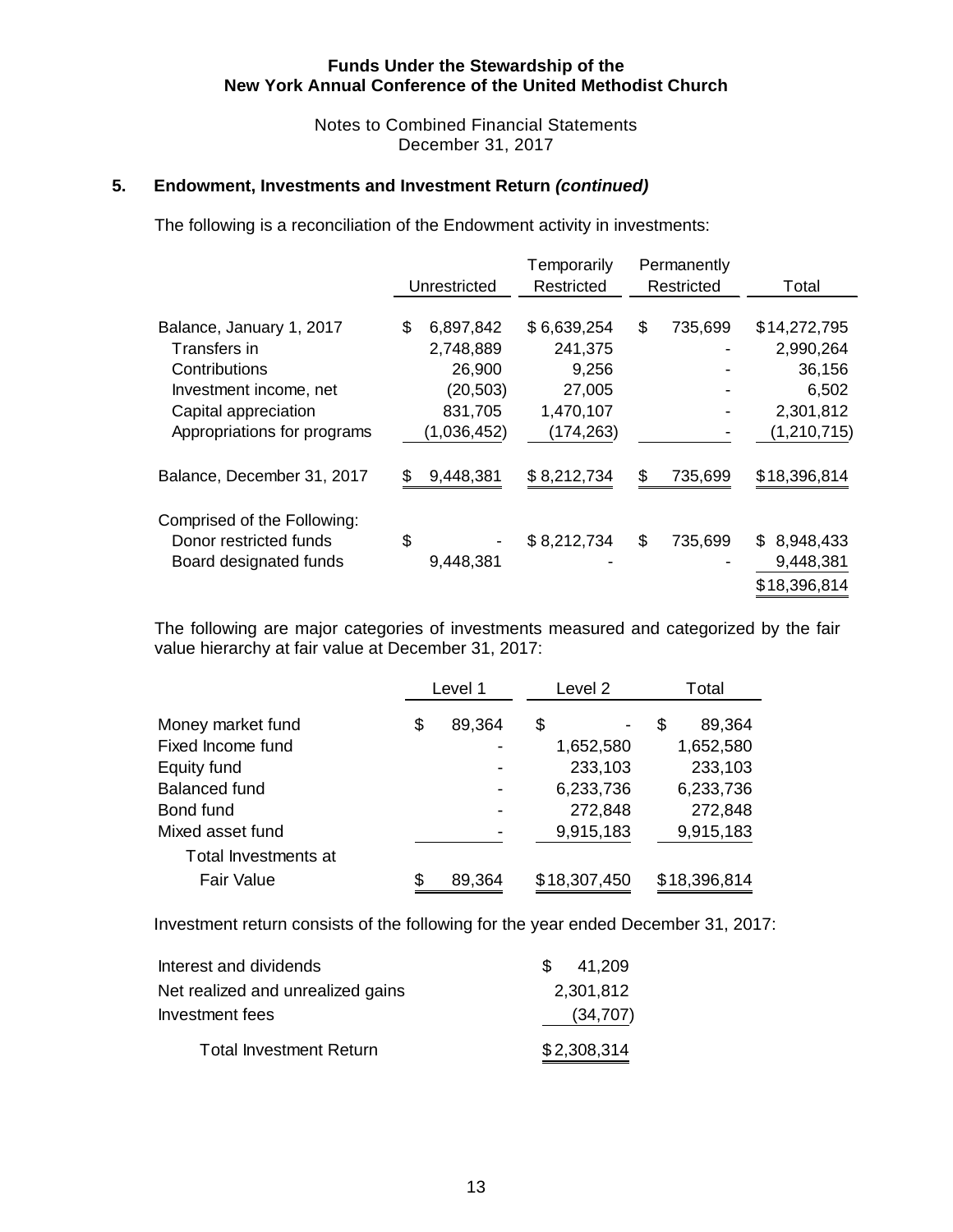Notes to Combined Financial Statements December 31, 2017

# **6. Property and Equipment**

Property and equipment consists of the following at December 31, 2017:

|                              |             | Board of        | Camping       |                |
|------------------------------|-------------|-----------------|---------------|----------------|
|                              | <b>CCFA</b> | <b>Trustees</b> | Ministry      | Total          |
| <b>Buildings</b>             | \$          | \$              | \$<br>821,047 | 821,047<br>S   |
| <b>Building improvements</b> |             |                 | 1,123,375     | 1,123,375      |
| District parsonages          |             | 1,379,578       |               | 1,379,578      |
| Episcopal residence          |             | 1,036,038       |               | 1,036,038      |
| Conference center            |             | 6,993,956       |               | 6,993,956      |
| <b>Vehicles</b>              |             |                 | 212,058       | 212,058        |
| Land improvements            |             |                 | 1,239,803     | 1,239,803      |
| Camp property                |             | 138,975         |               | 138,975        |
| Furniture and equipment      | 127,162     | 75,146          | 198,470       | 400,778        |
|                              | 127,162     | 9,623,693       | 3,594,753     | 13,345,608     |
| Accumulated depreciation     | (111, 865)  | (2, 391, 077)   | (1,302,729)   | (3,805,671)    |
|                              | 15,297<br>3 | 7,232,616<br>S  | \$2,292,024   | 9,539,937<br>S |

Included in property and equipment at December 31, 2017 is equipment under capital lease amounting to \$67,228 with a net book value of \$16,806.

# **7. Capital Lease Obligations**

The Camping Ministry has entered into agreements to lease two vehicles under capital leases. Payments remaining on the capital leases are due as follows for years ending December 31:

| 2018                         | \$12,108 |
|------------------------------|----------|
| 2019                         | 4,384    |
|                              | 16,492   |
| Amount representing interest | (166)    |
|                              | \$16,326 |

# **8. Loan Payable – Conference Board of Pensions and Health Benefits**

In 2005 and 2006, the NYAC borrowed \$389,917 from the Conference Board of Pensions and Health Benefits Fund, to repay ministerial pension plan contributions in arrears at the time. The loan is non-interest bearing and has no specific repayment terms, and the NYAC has not adopted a plan or designated specific funds to repay the loan which remains outstanding as of December 31, 2017 in the amount of \$319,917.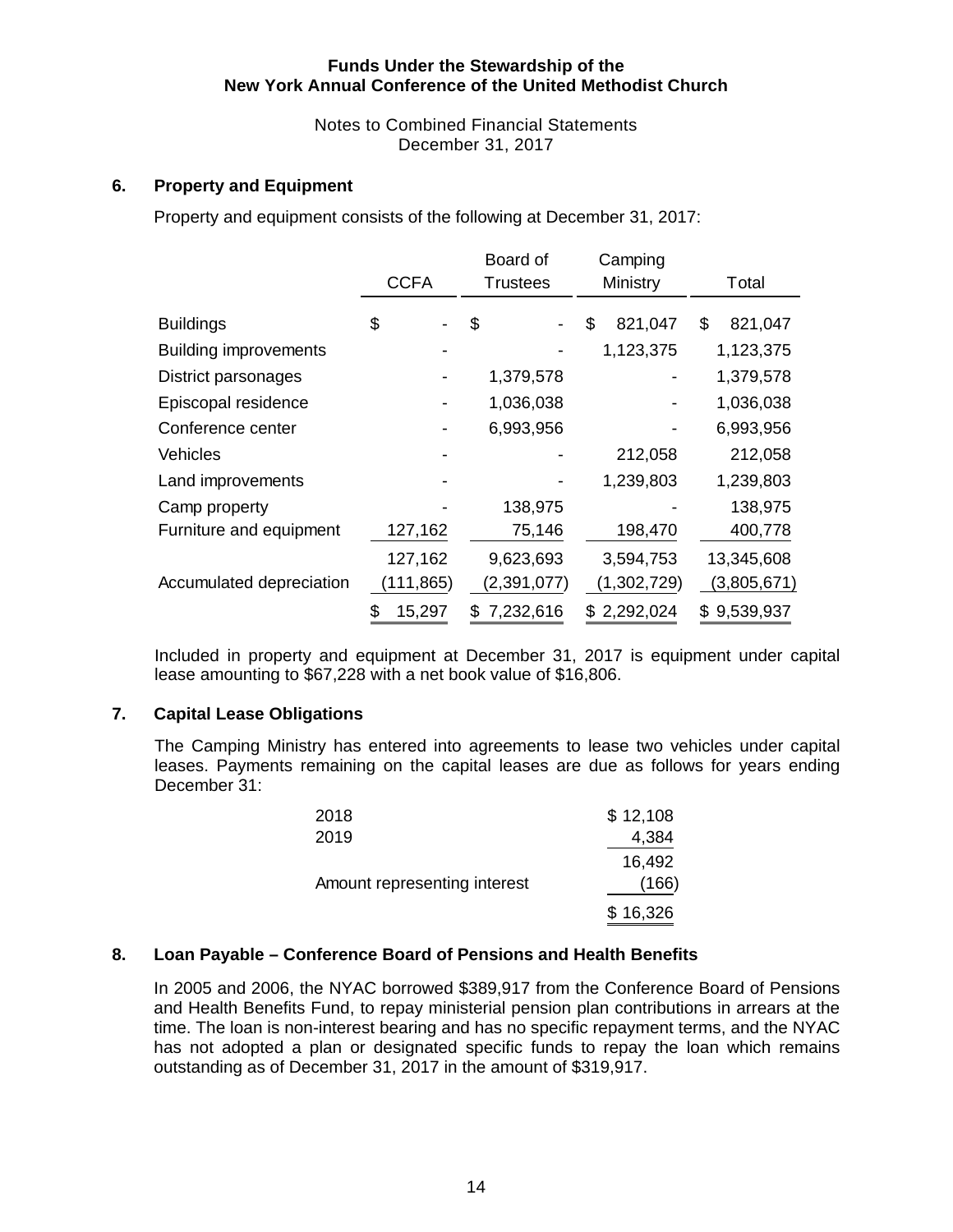#### Notes to Combined Financial Statements December 31, 2017

#### **9. Loan Payable – United Methodist Development Fund**

In 2001, the Board of Trustees borrowed \$1,000,000 from the United Methodist Development Fund towards the purchase and renovation of the conference center located in White Plains, New York. This loan is secured by the NYAC's real property. In July 2012, the NYAC renegotiated the terms of this loan reducing the interest rate from 8% to 4.75%. The loan requires monthly payments of principal and interest of \$7,200 through the loan's maturity in January 2021. Interest expense amounted to \$14,058 for 2017. Aggregate maturities of this obligation at December 31, 2017 are due as follows:

| Year | Amount       |
|------|--------------|
| 2018 | \$<br>76,121 |
| 2019 | 79,817       |
| 2020 | 83,692       |
| 2021 | 16,990       |
|      | 256,620      |

#### **10. Loan Payable – U.S. Small Business Administration**

 In December 12, 2013, the Camping Ministries obtained a loan from the U.S. Small Business Administration in the amount \$703,200 to repair/replace disaster damaged land improvements. The loan is secured by the Quinipet camp real property. The loan provides for principal and interest at 3% beginning in December 2014 through the loan's maturity in December 2044. Interest expense for 2017 amounted to \$21,796. Aggregate maturities of this obligation at December 31, 2017 are due as follows:

| 2018       | S | 17,334  |
|------------|---|---------|
| 2019       |   | 17,862  |
| 2020       |   | 18,406  |
| 2021       |   | 18,966  |
| 2022       |   | 18,966  |
| Thereafter |   | 556,931 |
|            |   | 648,465 |

#### **11. Retirement Plans**

The NYAC participates in a multiemployer defined benefit pension plan administered by Westpath that covers substantially all UMC clergy. There are three plans under these multiemployer plans which are: 1) Clergy Retirement Security Program ("CRSP"), 2) the Ministerial Pension Plan ("MPP Annuities") and 3) the Pre-1982 Plan. This multiemployer plan is a non-electing church plan under the Internal Revenue Code Sections 414 (e) and 410 (d) and as such is exempt from the minimum funding requirements of ERISA, the Pension Protection Act of 2006, and Internal Revenue Code Sections 412 and 430 through 436. Accordingly, no funding improvement plan or zoning funding requirements apply.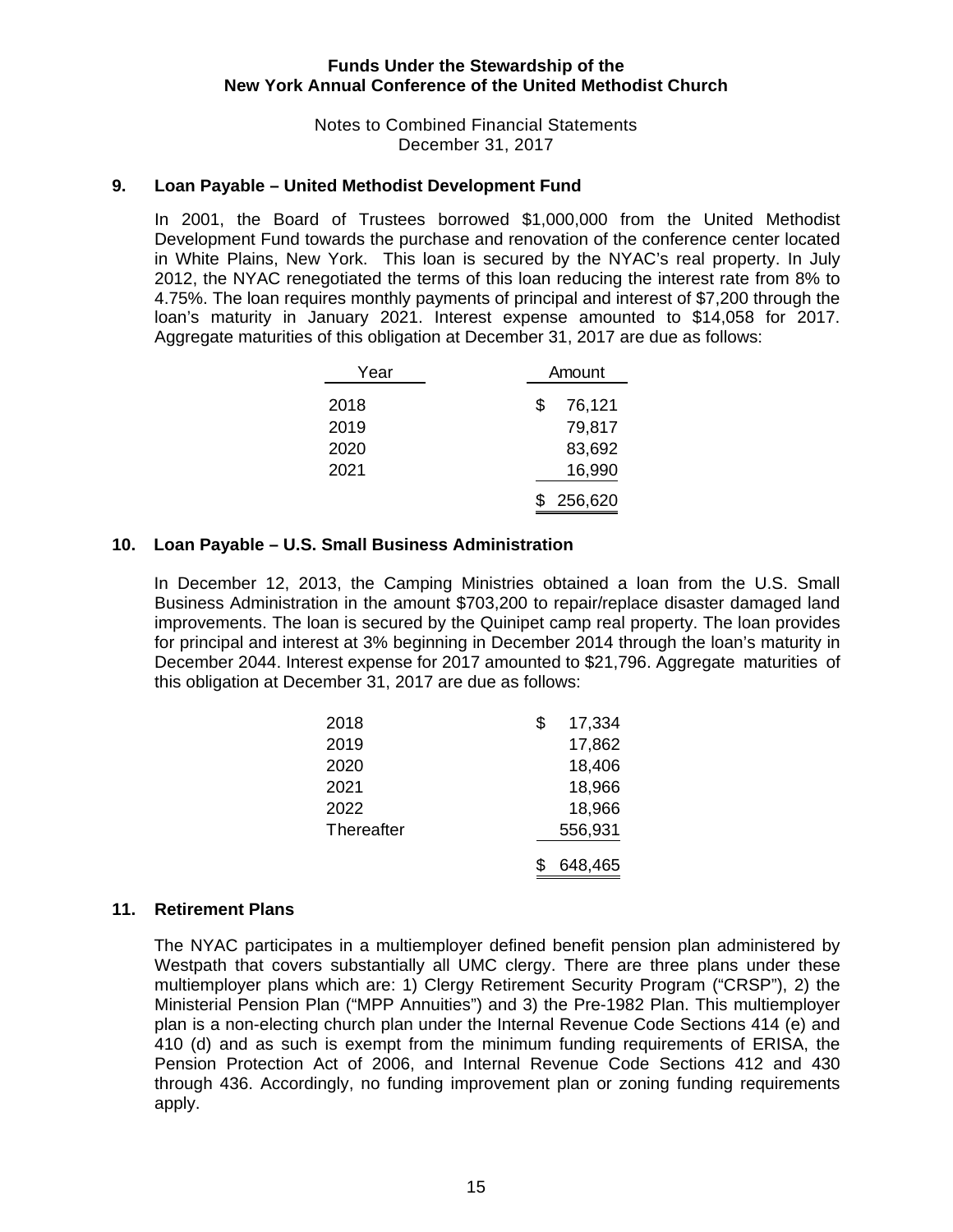Notes to Combined Financial Statements December 31, 2017

#### **11. Retirement Plans** *(continued)*

#### **Pre-1982 Plan**

The Pre-1982 Plan covers service prior to 1982. The Pre-1982 Plan provisions specify that the specific benefit levels of the plan are determined by participating plan sponsors at their annual meeting. The NYAC adopted the following benefit levels for 2017:

| Past service rate               | -592 |
|---------------------------------|------|
| Contingent annuitant percentage | 70%  |

As of January 1, 2018, the valuation date, the Pre-1982 Plan had a funded status of 108%. Expense for 2017 amounted to \$325,354, as an advance contribution for 2018 plan service rate increase.

#### **MPP Annuities**

The MPP Annuities cover service from 1982 through 2006. As of January 1, 2017, the valuation date, the MPP Annuities plan had a funded status of 105%. Expense for 2017 amounted to \$0.

#### **CRSP**

The CRSP plan covers service on or after January 1, 2007. The plan has both defined benefit and defined contribution components. As of January 1, 2017, the valuation date, the CRSP plan had a funded status of 107%. Expense for 2017 amounted to \$131,004.

#### **United Methodist Personal Investment Plan ("UMPIP")**

Lay-staff retirement benefits are covered under UMPIP, a 403(b) defined contribution plan. Participation in UMPIP requires each eligible employee to contribute 3% or more of wages to receive a 12% of salary contribution by the NYAC. Expense for 2017 amounted to \$117,801.

#### **12. Medical and Health Plan**

The NYAC provides health benefits under a multi-employer plan, HealthFlex, administered by Westpath. HealthFlex provides medical and health benefits for eligible clergy and eligible lay-staff employed by the NYAC.

The cost of participating in HealthFlex is based on a uniform rate determined annually by the NYAC. The NYAC's expense for its clergy and staff in HealthFlex for 2017 was \$420,577.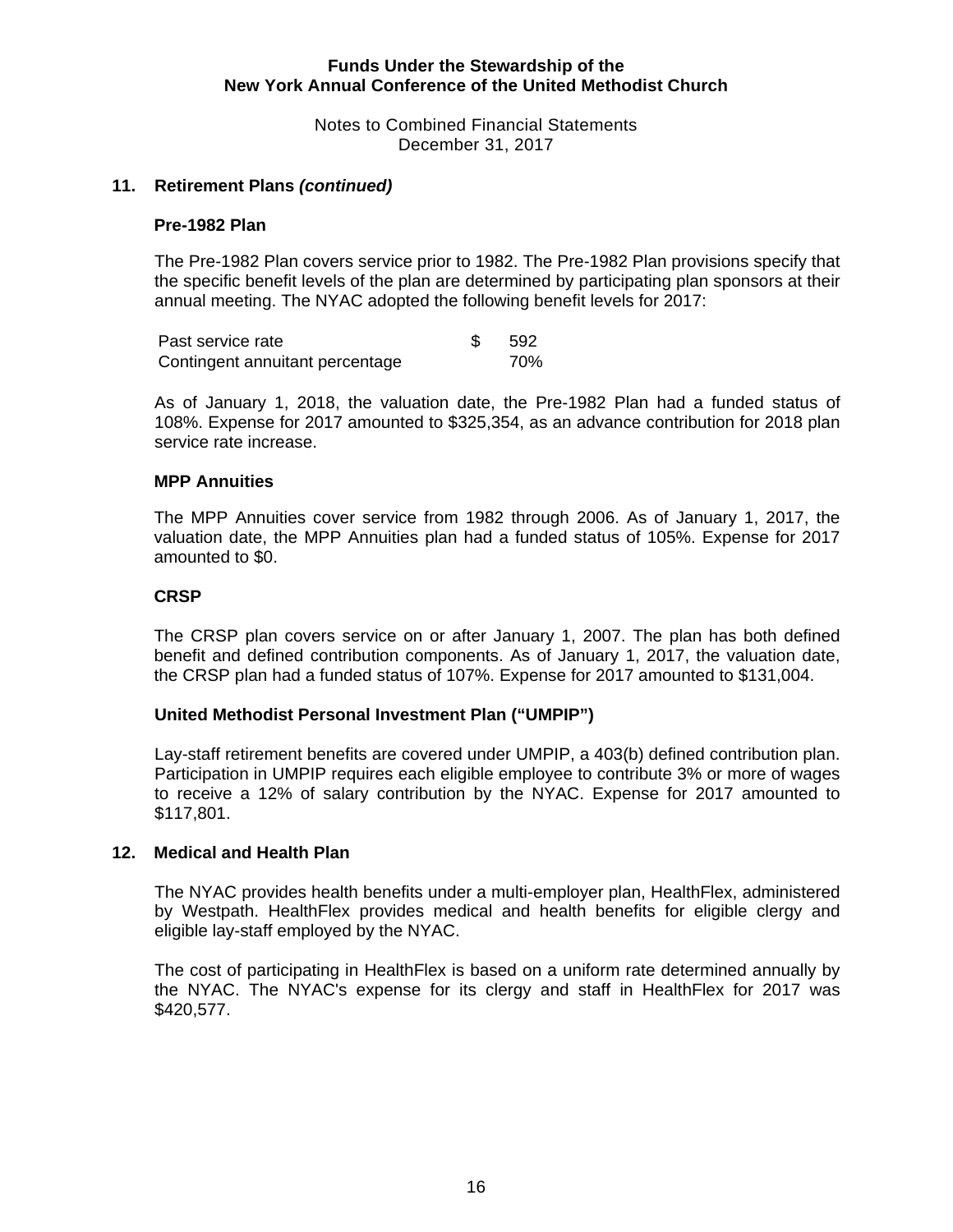Notes to Combined Financial Statements December 31, 2017

#### **13. Support Services**

CCFA provides payroll processing and administrative services on a reimbursement basis to the Camping Ministry, the Episcopal Office, the Board of Trustees and the United Methodist Frontier Foundation (the "Frontier Foundation") (an uncombined entity). The Episcopal office books have been moved to the CCFA accounting software in 2017 and is treated as a separate fund.

### **14. Pension and Health Benefits Deposit Accounts**

In accordance with a resolution of the NYAC, the Conference Board of Pensions and Health Benefits maintains six accounts with Westpath on behalf of the NYAC for the purpose of funding NYAC's participation in the multiemployer defined benefit plans disclosed in note 11 and the multiemployer medical and health plan disclosed in note 12, as well as the post-retirement health benefits plan disclosed in note 3.

As of December 31, 2017, the account balances for the purpose of funding the multiemployer benefit plans were the Integrity in Pensions account \$1,332,058 and the Pre-82 pension account \$25,894,633. Pursuant to U.S. GAAP these two accounts are not recorded in the accounts of the NYAC due to them being part of a multiemployer plan disclosed in note 12.

As of December 31, 2017, the Deposit account with a balance of \$13,765, serves as a clearing account through which Healthflex, CRSP and Death and Disability ("CPP") benefit bills are settled with the plan administrator.

As of December 31, 2017, the Retiree HRA Funding account with a balance of \$259,753, serves to fund the postretirement health plan disclosed in note 3.

As of December 31, 2017, the General account with a balance of \$332,056, is used to fund certain wellness initiatives approved by the Board of Pensions and Health Benefits and host seminars for those about to retire for NYAC's participation in the aforementioned multiemployer plans.

As of December 31, 2017, the Health Benefits Reserve account with a balance of \$21,859,415, is used to fund the post-retirement health benefits plan is not recorded in the combined financial statements.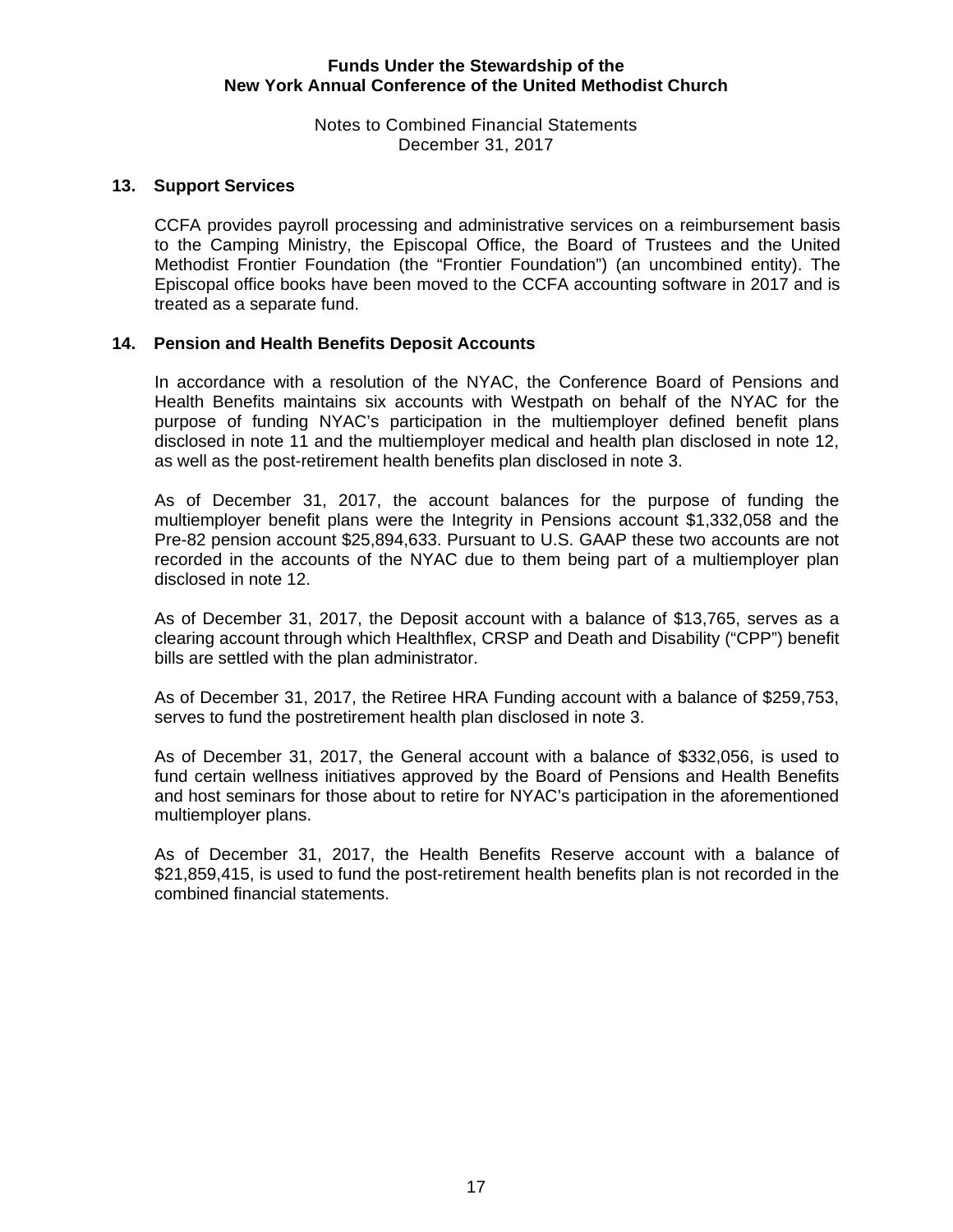Notes to Combined Financial Statements December 31, 2017

#### **15. Restrictions and Limitations on Net Assets**

Certain net assets of the NYAC are restricted based upon donor stipulations. Such restricted net assets are deemed "released from restriction" when the NYAC expends funds in accordance with the donor's stipulated purpose. Restricted funds to be held in perpetuity by donor instruction are classified as permanently restricted net assets. The table below presents the net assets released from restrictions and the components of restricted net assets at December 31, 2017:

|                                        | <b>Net Assets</b><br><b>Released From</b><br>Restriction | Temporarily<br>Restricted<br>Net Assets at | Permanently<br>Restricted<br>Net Assets at<br>December 31, 2017 |  |  |
|----------------------------------------|----------------------------------------------------------|--------------------------------------------|-----------------------------------------------------------------|--|--|
| <b>Fund Description</b>                | in 2017                                                  | December 31, 2017                          |                                                                 |  |  |
| <b>Special Funds</b>                   |                                                          |                                            |                                                                 |  |  |
| Epworth - Camp Capital Fund            | \$<br>31,863                                             | \$<br>533,724                              | \$                                                              |  |  |
| Epworth - Other Capital Fund           | 34,016                                                   | 353,547                                    |                                                                 |  |  |
| Groveville Cemetery Fund               |                                                          | 4,538                                      |                                                                 |  |  |
| South Norwalk<br>Young Clergy DAP Fund | 17,500                                                   | 1,957,020<br>353,305                       |                                                                 |  |  |
| Parish Development Loan Fund           |                                                          | 610,655                                    |                                                                 |  |  |
| Permanent Endownment                   |                                                          | 10,063                                     | 8,750                                                           |  |  |
|                                        | 83,379                                                   | 3,822,852                                  | 8,750                                                           |  |  |
| <b>Trust Funds</b>                     |                                                          |                                            |                                                                 |  |  |
| Aldersgate Church Fund                 | 9,020                                                    | 115,795                                    | 87,673                                                          |  |  |
| <b>Collard Fund</b>                    | 466                                                      | 23,963                                     | 5,000                                                           |  |  |
|                                        |                                                          |                                            |                                                                 |  |  |
| Denver Fund                            | 22,932                                                   | 585,406                                    | 505,000                                                         |  |  |
| Dier Trust Fund                        | 45,820                                                   | 4,656,571                                  |                                                                 |  |  |
| <b>Hess Craryville</b>                 | 58                                                       | 1,127                                      | 2,500                                                           |  |  |
| <b>Hess Five Points</b>                | 35                                                       | 671                                        | 1,500                                                           |  |  |
| Hess Fund for National Division        | 443                                                      | 9,210                                      | 18,341                                                          |  |  |
| Hess Fund for World Division           | 201                                                      | 3,321                                      | 9,170                                                           |  |  |
| <b>Hess Methodist Hospital</b>         | 143                                                      | 2,939                                      | 6,000                                                           |  |  |
| Jeffersonville Fund                    | 61                                                       | 2,804                                      | 1,000                                                           |  |  |
| Shauman Fund                           | 1,000                                                    | 36,856                                     | 3,504                                                           |  |  |
| Williams Fund                          | 6,228                                                    | 137,353                                    | 20,000                                                          |  |  |
|                                        | 86,407                                                   | 5,576,016                                  | 659,688                                                         |  |  |
| <b>General Camping Programs</b>        | 3,868                                                    | 143,920                                    | 60,726                                                          |  |  |
| Quinipet Camp Program                  | 381                                                      | 9,363                                      | 6,535                                                           |  |  |
|                                        | 4,249                                                    | 153,283                                    | 67,261                                                          |  |  |
| <b>Conference Programs</b>             | 5,873,153                                                | 217,716                                    |                                                                 |  |  |
|                                        | \$<br>6,047,188                                          | \$<br>9,769,867                            | \$<br>735,699                                                   |  |  |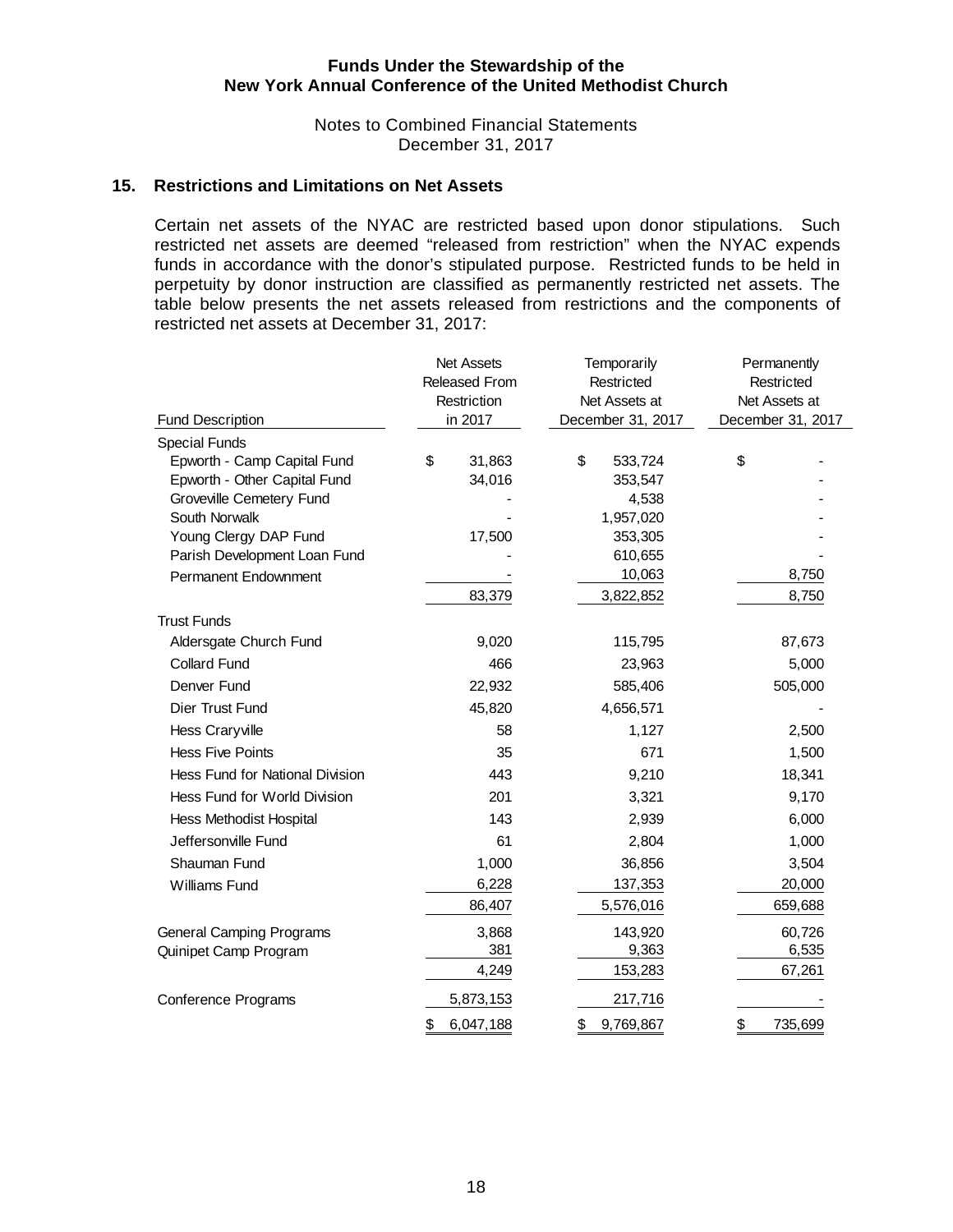Notes to Combined Financial Statements December 31, 2017

#### **16. Gain on Sale of Properties**

In 2017, the NYAC sold various church properties, resulting in a gain totaling \$2,261,289. This amount is included in the combined statement of activities.

#### **17. Concentrations of Credit Risk**

Financial instruments, which potentially subject the NYAC to concentrations of credit risk consist primarily of cash and cash equivalents, investments and receivables. At times, the NYAC maintains balances with banking institutions that exceed the Federal Deposit Insurance Corporation's insurable limit. Investments are diversified to reduce concentrations so that there is no significant concentration of credit risk. The NYAC's receivables are primarily from its member churches. The NYAC believes that no significant concentrations of credit risk exist with respect to its cash and cash equivalents, investments and receivables.

#### **18. Operating Lease Commitments**

The NYAC leases office equipment, telecommunications equipment and software under various commercial operating leases with equipment suppliers or commercial leasing companies. Rent expense for 2017 was \$64,109. Aggregate minimum annual rental payments at December 31, 2017 are payable as follows:

|      | \$. | 59,574 |
|------|-----|--------|
| 2020 |     | 8,410  |
| 2019 |     | 19,237 |
| 2018 | \$. | 31,927 |

# **19. Contingencies**

The NYAC is involved in litigation arising in the normal course of business. Management estimates that the ultimate resolution of these matters will not be material to the NYAC's financial position.

\* \* \* \* \*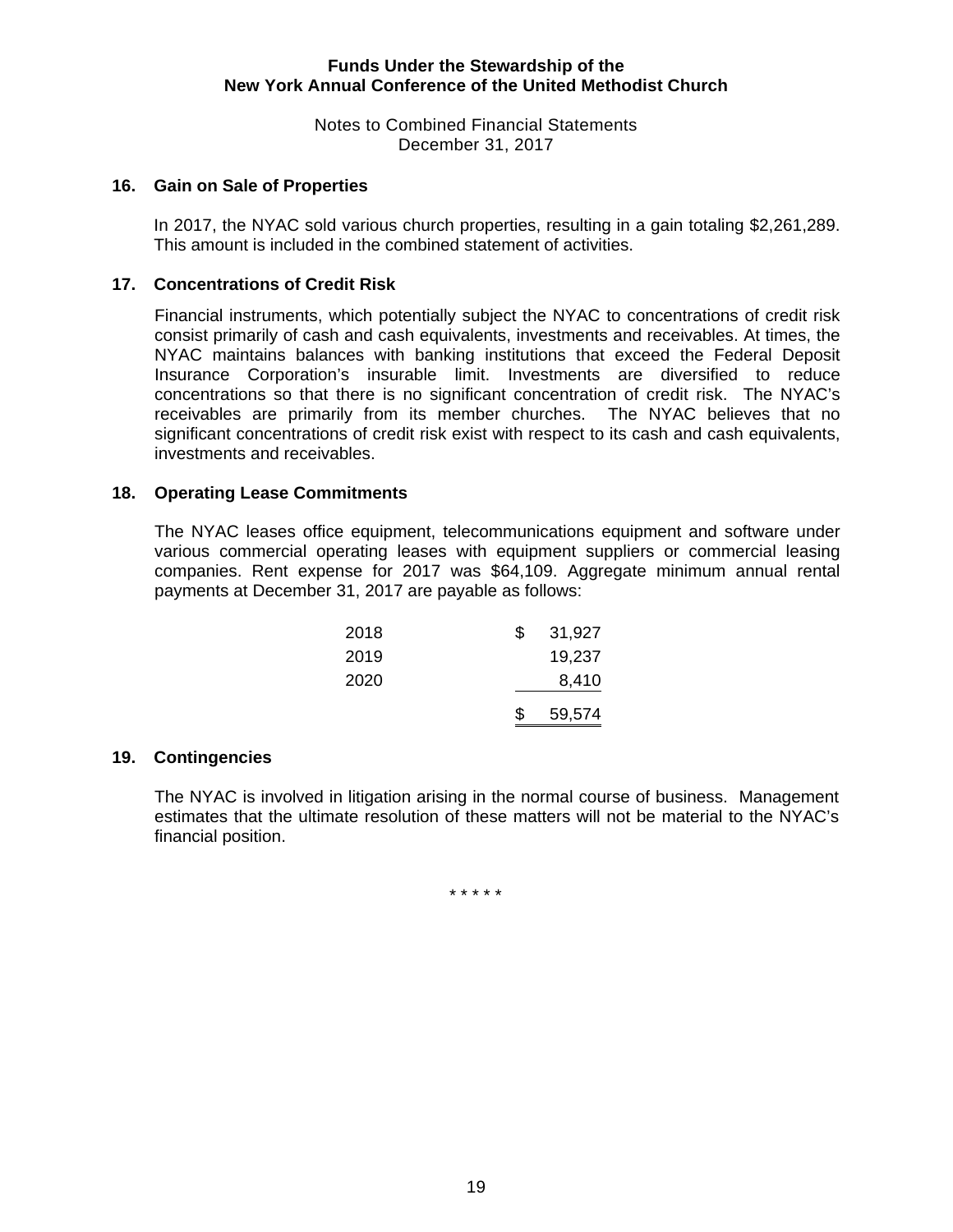Supplemental Information

December 31, 2017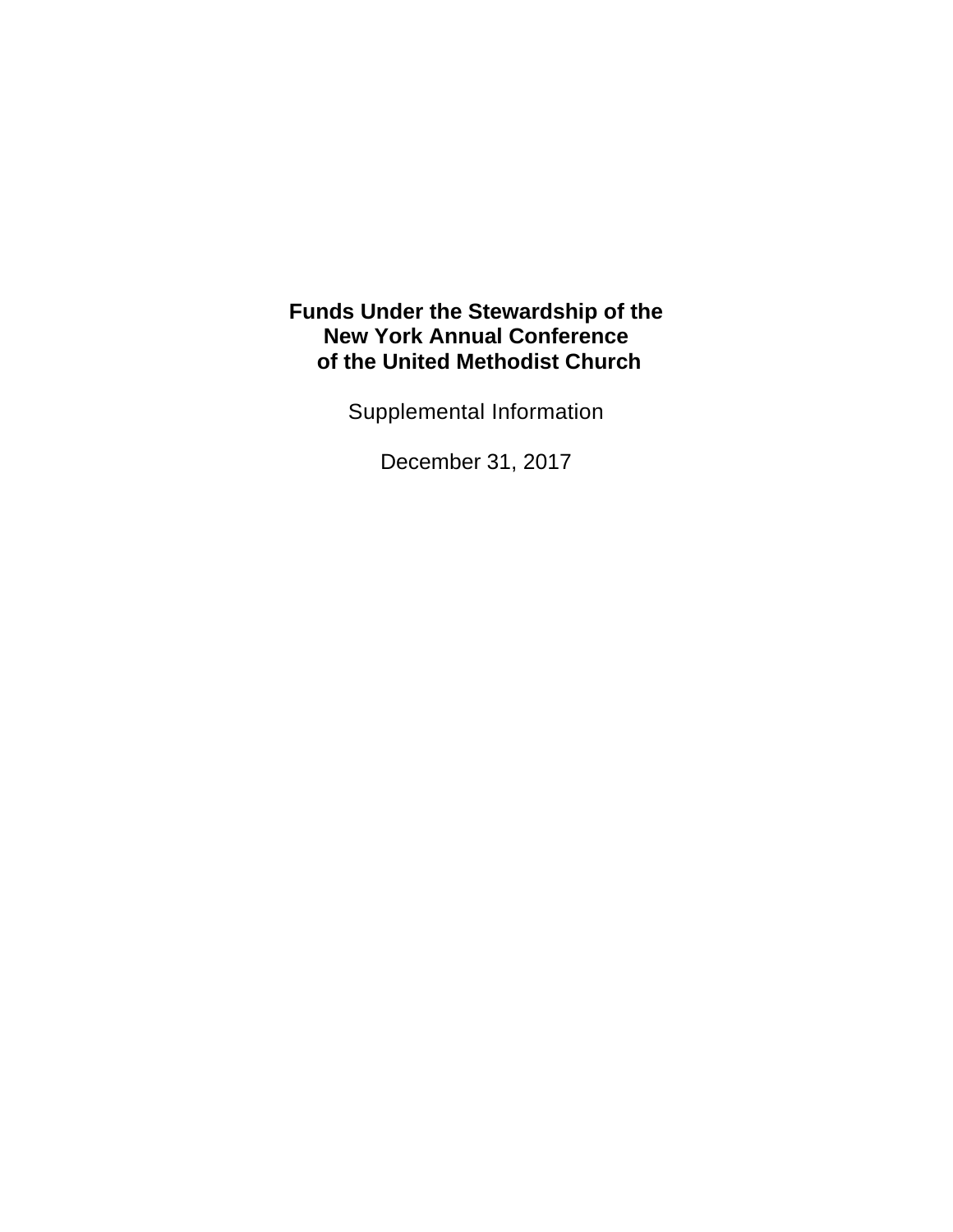Combining Schedule of Financial Position December 31, 2017

(with comparative amounts at December 31, 2016)

|                                                       | Board of<br>Camping<br><b>CCFA</b><br><b>Trustees</b><br>Ministry |              | Sub-Total     | Eliminating<br>Entries<br>Debit (Credit) | 2017<br>Combined | 2016<br>Combined |                  |
|-------------------------------------------------------|-------------------------------------------------------------------|--------------|---------------|------------------------------------------|------------------|------------------|------------------|
| <b>ASSETS</b>                                         |                                                                   |              |               |                                          |                  |                  |                  |
| Cash and cash equivalents                             | 3,142,712<br>\$                                                   | \$           | 179,677<br>\$ | 3,322,389<br>\$                          | \$               | \$<br>3,322,389  | 3,565,744<br>\$  |
| Church apportionments receivable                      | 134,960                                                           |              |               | 134,960                                  |                  | 134,960          | 190,178          |
| Accounts receivable, net                              | 83,077                                                            |              | 34,514        | 117,591                                  |                  | 117,591          | 520,249          |
| Parish development loans receivable, net              | 1,246,724                                                         |              |               | 1,246,724                                |                  | 1,246,724        | 1,537,430        |
| Prepaid expenses and other assets                     | 289,861                                                           |              |               | 289.861                                  |                  | 289,861          | 524,226          |
| Investments                                           | 5,728,296                                                         | 12,370,244   | 298,274       | 18,396,814                               |                  | 18,396,814       | 14,272,795       |
| Due from the Camping Ministry                         | 301,626                                                           |              |               | 301,626                                  | (301, 626)       |                  |                  |
| Due from the Board of Trustees                        | 1,353,744                                                         |              |               | 1,353,744                                | (1, 353, 744)    |                  |                  |
| Custodial funds held                                  |                                                                   |              |               |                                          |                  |                  | 4,094            |
| Property and equipment, net                           | 15,297                                                            | 7,232,616    | 2,292,024     | 9,539,937                                |                  | 9,539,937        | 9,887,438        |
|                                                       | \$12,296,297                                                      | \$19,602,860 | \$2,804,489   | 34,703,646<br>S.                         | \$(1,655,370)    | \$ 33,048,276    | 30,502,154<br>\$ |
| <b>LIABILITIES AND NET ASSETS</b><br>Liabilities      |                                                                   |              |               |                                          |                  |                  |                  |
| Church apportionments designated for future periods   | 140,288<br>\$                                                     | \$           | \$            | \$<br>140,288                            | \$               | \$<br>140,288    | \$<br>57,513     |
| Accounts payable and accrued expenses                 | 1,486,147                                                         |              | 50,041        | 1,536,188                                |                  | 1,536,188        | 1,456,340        |
| Capital lease obligations                             |                                                                   |              | 16,326        | 16,326                                   |                  | 16,326           | 27,304           |
| Deferred revenue                                      |                                                                   |              | 42,999        | 42,999                                   |                  | 42,999           | 27,913           |
| Due to CCFA                                           |                                                                   | 1,353,744    | 301,626       | 1,655,370                                | (1,655,370)      |                  |                  |
| Loan payable - Conference Board of Pensions and       |                                                                   |              |               |                                          |                  |                  |                  |
| <b>Health Benefits</b>                                | 319,917                                                           |              |               | 319,917                                  |                  | 319,917          | 329,917          |
| Loan payable - United Methodist Development Fund      |                                                                   | 256,620      |               | 256,620                                  |                  | 256,620          | 328,962          |
| Mortgage payable - U.S. Small Business Administration |                                                                   |              | 648,465       | 648,465                                  |                  | 648,465          | 678,139          |
| Custodial funds held                                  |                                                                   |              |               |                                          |                  |                  | 4,094            |
| <b>Total Liabilities</b>                              | 1,946,352                                                         | 1,610,364    | 1,059,457     | 4,616,173                                | (1,655,370)      | 2,960,803        | 2,910,182        |
| Net Assets                                            |                                                                   |              |               |                                          |                  |                  |                  |
| Unrestricted                                          | 7,009,215                                                         | 11,054,643   | 1,518,049     | 19,581,907                               |                  | 19,581,907       | 18,230,954       |
| Temporarily restricted                                | 3,340,730                                                         | 6,269,415    | 159,722       | 9,769,867                                |                  | 9,769,867        | 8,625,319        |
| Permanently restricted                                |                                                                   | 668,438      | 67,261        | 735,699                                  |                  | 735,699          | 735,699          |
| <b>Total Net Assets</b>                               | 10,349,945                                                        | 17,992,496   | 1,745,032     | 30,087,473                               |                  | 30,087,473       | 27,591,972       |
|                                                       | \$12,296,297                                                      | \$19,602,860 | \$2.804.489   | 34,703,646<br>\$                         | \$(1,655,370)    | \$<br>33,048,276 | 30,502,154<br>\$ |